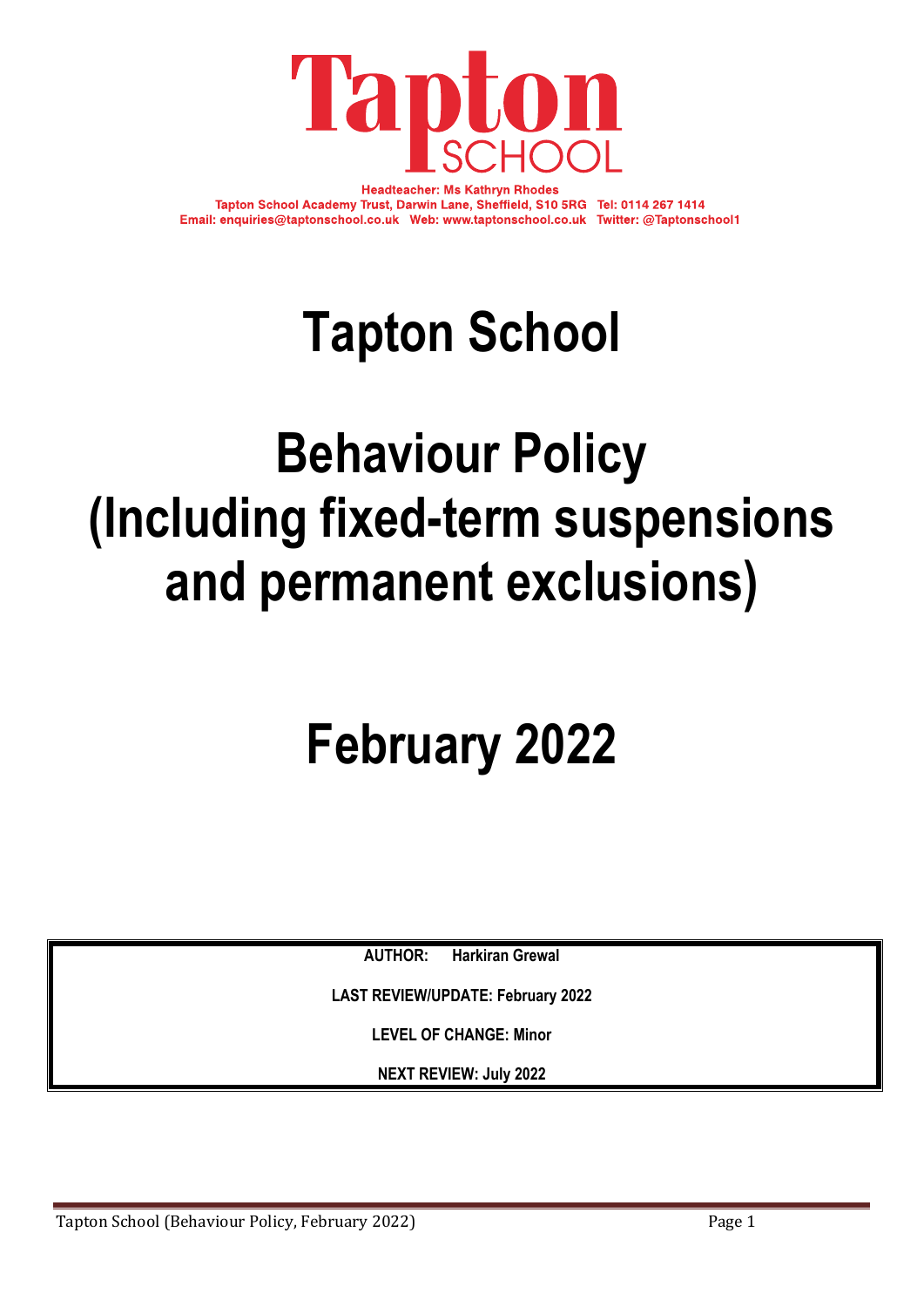## **Contents**

| <b>Appendices:</b> |
|--------------------|
|                    |
|                    |
|                    |
|                    |
|                    |
|                    |
|                    |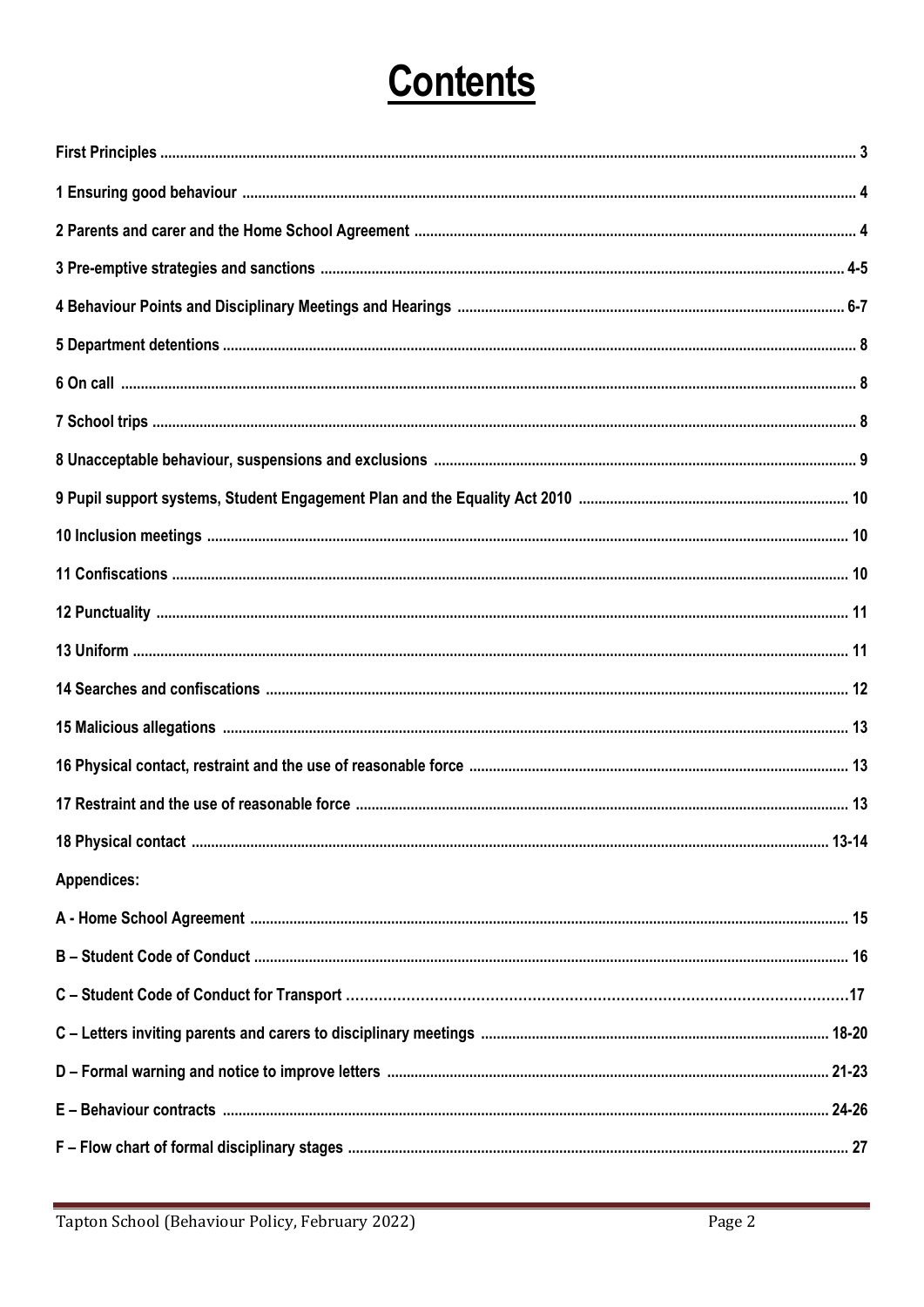#### **First principles**

Outstanding behaviour at Tapton School is non-negotiable. It is essential for outstanding teaching and learning. It is essential for everyone to feel safe and happy. It is essential for the creation of a harmonious environment.

Students must learn to conduct themselves in a courteous, cooperative and respectful manner. These are not only the unequivocal expectations of Tapton School but the expectations of society. We do not serve our school, our community or wider society by lowering our expectations.

Teachers have the right to teach and students have the right to learn without disruption. Outstanding discipline and conduct need to be the priority of all members of the school community and it is all of our responsibility to promote positive behaviour.

The behaviour policy of Tapton School has been written to support every member of the school community and is supported by our Home School Agreement and Student Code of Conduct which will go to all students and families. In order to achieve our vision of valuing everyone, caring for each other and achieving excellence students must adhere to the following three principles:

> Be kind Work hard Follow the rules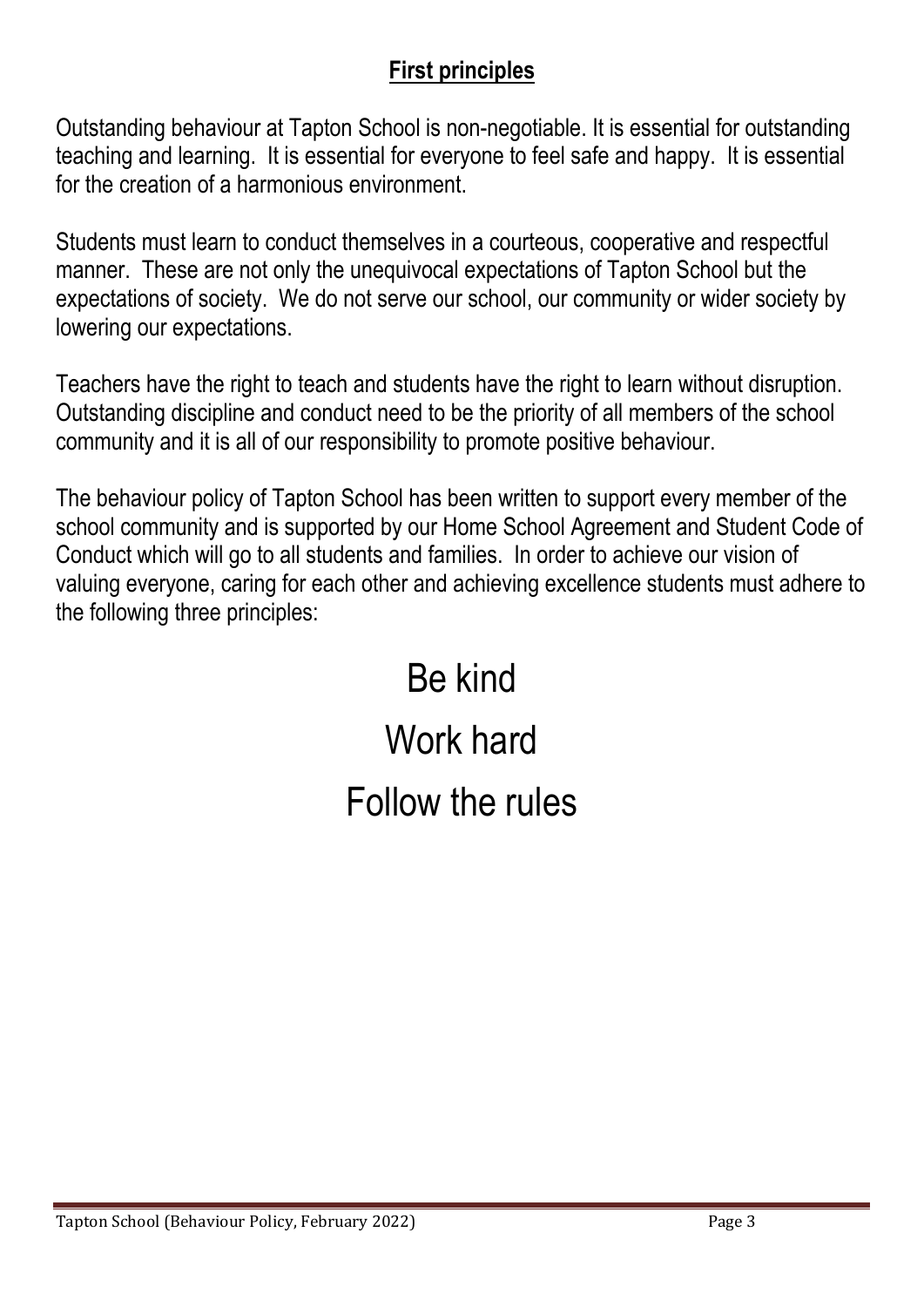#### **1 Ensuring good behaviour**

Outstanding teaching and learning can only take place when behaviour is also outstanding. Students in all year groups will regularly rehearse the fundamental ingredients of excellent behaviour. 'We are Tapton' assemblies will be delivered at the beginning of every half term to all year groups. These assemblies will revisit and reinforce our high expectations. Assemblies will always go hand in hand with form discussions delivered by form tutors.

All students will be explicitly taught and deliberately rehearse our key expectations. This will happen with form tutors on the first day of the school year and then at regular intervals throughout the year. The Senior Leadership Team will use PSHEE time to revisit our expectations. The school year will always begin with all teachers reinforcing these messages in their classrooms. We will return to these principles as and when we feel necessary.

#### **2 Parents and Carers and the Home School Agreement**

Parents and carers are expected to work in partnership with Tapton School to maintain high standards of behaviour, punctuality and attendance. By sending their children to Tapton School parents and carers are accepting their role as outlined in the Home School Agreement.

#### **3 Pre-emptive strategies and sanctions**

Teachers are in charge of every classroom and their environment. Learning is sacrosanct and will never be put at risk. As a result, teachers will challenge **any** behaviour that contravenes our expectations and the student code of conduct. If students do not meet our high expectations school staff will use a range of classroom management strategies before employing the staged system below.

(See also student code of conduct).

Teachers are not robots and have individual styles, strategies and techniques – this is what makes the educational experience at Tapton so unique, rewarding and successful. However, there are things that **all teachers** will do:

- Form tutors are responsible for equipment and uniform/lanyard checks they will check equipment and uniform/lanyards every day. Form tutors will give students a green uniform slip when uniform is not 100% correct. This slip indicates that the form tutor has spoken to the child about uniform and passed their name to the Year Leader for detention. Students without an exceptional reason (and note from home) for incorrect uniform/lanyards will be seen by Year Leaders and put into a same day sanction – 20-minute non-negotiable lunchtime detention. Year Leaders will make calls to parents and carers to alert them to the uniform issue where necessary, for example, where there is wilful and repeated defiance of uniform policy. A notification will always be sent to the parents and carers to alert them to the same day lunchtime detention. Repeated violations of uniform/lanyards will initially result in contact with home and thereafter parents and carers attending meetings with Year Leaders. Names of students causing uniform concerns will be collated at the weekly inclusion meeting. Subject specific equipment (such as ingredients in Food Technology) will be checked by subject teachers.
- Teachers will always meet and greet students outside classrooms. Students should enter the classroom ready to work by finding their seat and beginning a starter task.
- All teachers will take a register at the start of form time/lesson in silence.
- Teachers will dismiss students in an orderly way at the end of lessons.
- Teachers will reward students using Bromcom and offer praise when appropriate.
- Teachers will challenge lateness and put in place a sanction this could mean a break, lunchtime or afterschool detention with that teacher. Lateness to registration and/or period 1 will result in a same day non-negotiable lunchtime detention with a member of SLT. Detention reminders will be sent to students during morning lessons. Failure to attend the lunchtime detention will result in a same day 30-minute afterschool detention. Lateness to period 4 will result in a 20-minute afterschool detention.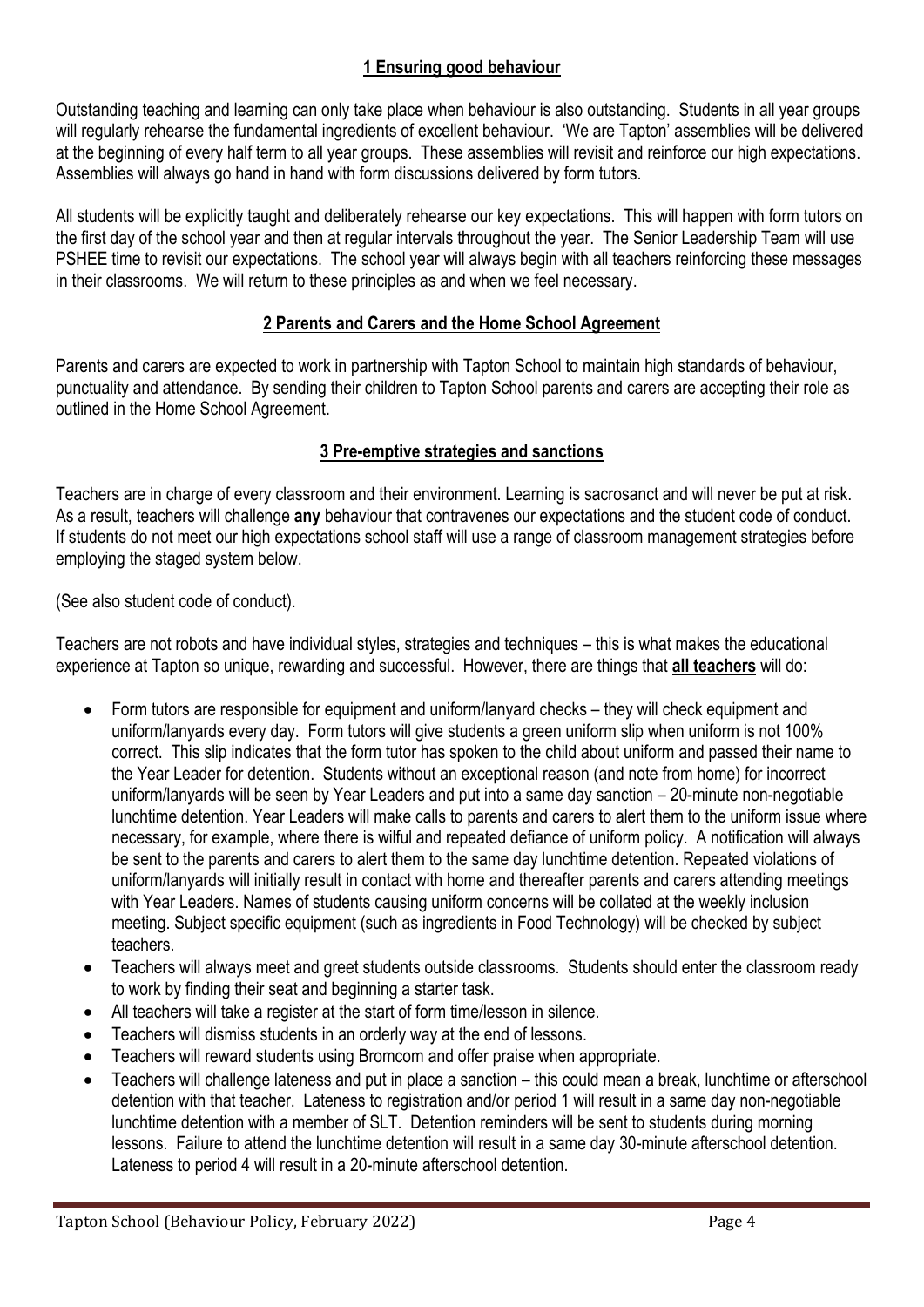- Teachers will challenge poor behaviour and use a range of pre-emptive strategies. These may include silent non-verbal cues: hand signal, eye contact, facial expression, etc.
- Teachers may also then use verbal and direct instructions reminding pupils about rules and routines and what is expected.
- Teachers will liaise with department colleagues and Subject Leaders to support with behaviour in their classroom. They will use their professional judgement to contact parents and carers as and when necessary.
- Teacher will consult with Form Tutors and Year Leaders when appropriate.
- Form tutors will ensure each morning registration has a focussed activity. Tutors will deliver form discussions which support the 'We are Tapton' assembly theme. Year briefings will be used to identify students who need closer mentoring for issues such as behaviour, uniform, safeguarding and MHWB. Form tutors will liaise with Year Leaders to identify appropriate strategies which could include using form time cover to mentor, contacting parents or a form tutor report.
- On occasion where appropriate, students will be asked to make amends for poor decisions, for example they may be asked to write a letter of apology or conduct a supervised litter pick.

If a child is not meeting our high expectations and pre-emptive strategies have not worked they can expect the following stages to occur.

- 1. First warning The child is explicitly told this is their first warning. The teacher may note down the child's name privately. The teacher may also warn the student that further poor behaviour will result in classroom actions such as moving seat.
- 2. Final warning If the behaviour continues the student is given a final warning which will always be accompanied by an action, for example, moving seats, stepping out, conversation with teacher, conversation with SL at the end of the lesson etc.
- 3. Cause for concern notification and sanction at this stage the child's behaviour has not improved with the warnings. The cause for concern notification will automatically result in a text home to parents and carers. **It will always be accompanied by a classroom teacher/department led detention.**

A cause for concern notification can also be given by any adult at Tapton School for incidents of poor behaviour outside of lessons, for example on the corridor at break or lunch. These will result in the child being brought by the Year Leader or SLT link to the relevant member of staff for a restorative sanction – this could range from a conversation or a detention with the member of staff. The delegation of this task will be decided at inclusion meetings to ensure the certainty of the sanction. However where possible, Year Leaders should use their judgement to action these incidents directly with the member of staff.

4. On call – on call is for repeated disruption and/or immediate emergency removal. The on-call team will remove students to a 6<sup>th</sup> form/alternative class – this is non-negotiable. Students will not be returned to the lesson as they have already made clear their choice about their learning. Teachers should be able to provide locations for removal. On call detentions will be held the same day – calls will be made by the on-call team to parents and carers to ensure the certainty of the sanction. Where a call cannot be made a text message will be sent to the parents and carers. It is therefore the responsibility of all parents and carers to ensure school has their up to date contact details. After school detention will be held for 30 minutes Monday – Friday and will be supervised by Year Leaders. Students will always be collected for detentions by Year Leaders/the On-Call Team/Key Stage Coordinators to ensure the sanction is complete. Students will be collected for after school detentions to ensure the sanction is complete. Failure to arrive to the detention room will result in a 60-minute detention the subsequent day with the Deputy Headteacher. Poor behaviour in detention will also result in a 60-minute detention the subsequent day with the Deputy Headteacher. Defiance to the collection team and refusal to attend detention will always result in a fixed term suspension. A fixed term suspension will also be given to students who receive two or more on call incidents in one day.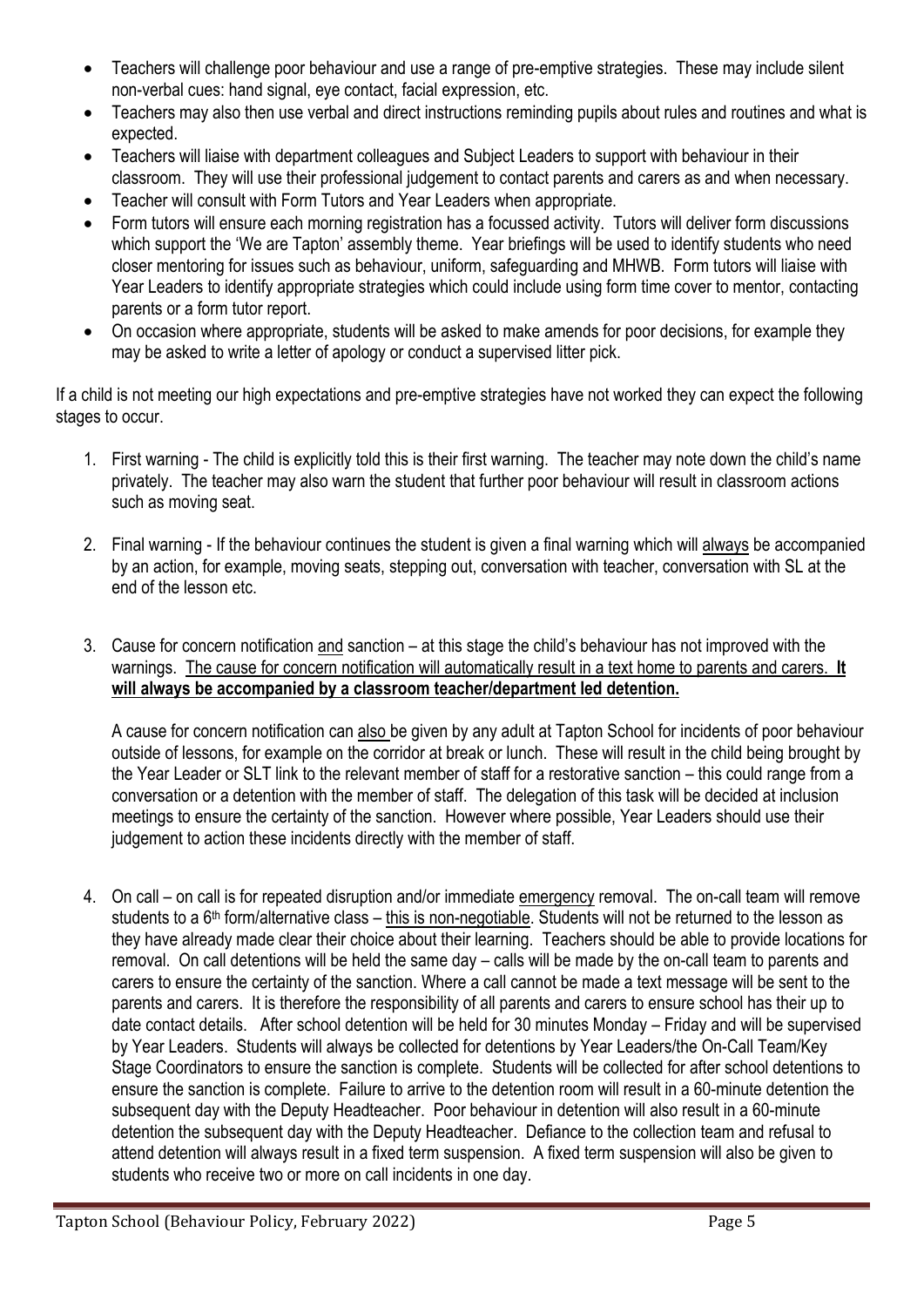#### **4 Behaviour Points and Disciplinary Meetings and Hearings**

Our MIS is BROMCOM. This system allows us to record both negative and positive points for each student. Positive points are detailed in the rewards policy.

Students will receive a negative behaviour point for the following issues: Each of the issues will result in a text home notifying parents and carers. Members of staff should use their professional judgement to make an additional phone call to parents and carers. Subject leaders and Year Leaders should support staff with this decision.

Failure to wear correct uniform – 1 point Failure to bring lanyard (Year 12 and Year 13) – 1 point Failure to bring correct equipment – 1 point Confiscations (stage  $1$ ) – 1 point Confiscations (stage  $2$ ) – 2 points Cause for concern (lesson) and subsequent detention (decided upon and administered by member of staff) – 2 points Cause for concern (out of lesson) and subsequent sanction (decided upon and administered by Year Leader and member of staff) – 2 points Cause for concern and after school detention following investigation of a specific incident by Year Leader – 2 points Departmental detention (this is not the same as the cause for concern detention – this could be a detention for homework or lateness to lesson) – 2 points Truancy – 2 points (One hour after school detention for each separate am and pm session missed) On call – 3 points – see separate section for details on call. Lates to form/lesson 1 – same day detention at lunchtime – 1 point. Late to period 4 –same day after school detention – 1 point. Fixed term suspension – 5 points

- **Break detentions** should be for a maximum of 15 minutes of a 20-minute break
- **Lunch detentions** should be for a maximum of 25 minutes of a 45-minute break
- **Afterschool detentions**. The Department of Education has outlined that schools do not need to give notice of after-school detentions or tell parents and carers why a detention has been given. Class teachers can impose no notice after school detentions for Y7-13 of 10 minutes. On call after school detentions will be held on the same day and parents and carers will be alerted by phone call/text message/notification. It is the responsibility of parents and carers to ensure school has their correct contact details. Students who catch the 751 bus will then need to catch the 51 bus from Manchester Road. Ideally, the on-call team will speak with parents and carers about after school detentions, however, where this is not possible a text message/MCAS notification will be sent.

The following stages will be put in place at the indicated points totals, however, a student who is causing significant concern may be fast tracked to one of the stages. For example, this could happen but is not limited to when a student has received a number of suspensions in a short space of time.

#### **Up to 50 points – Cause for concern Meeting with the Year Leader and SLT link**

(It is highly likely that the Year Leader has already had contact with the parents and carers of students at this stage). This is a formal meeting for the Year Leader and the relevant member of Leadership Team to meet with parents/carers to discuss concerns and possible future support and sanctions. The terms of the Home School Agreement are reiterated. The student's behaviour and progress will be closely monitored. The student may go on form tutor, Year Leader or SLT link report. A clear intervention will be decided upon at this meeting. Inclusion meetings will be used to identify students who are in danger of a leadership disciplinary meeting. A student engagement plan will be considered at this point.

#### **50 behaviour points – Leadership Disciplinary Meeting**

At 50 behavioural points a Leadership Disciplinary Meeting (Deputy Headteacher, Assistant Headteacher + Year Leader) occurs in school. The parent/carer and the student must attend. The Deputy Headteacher issues a formal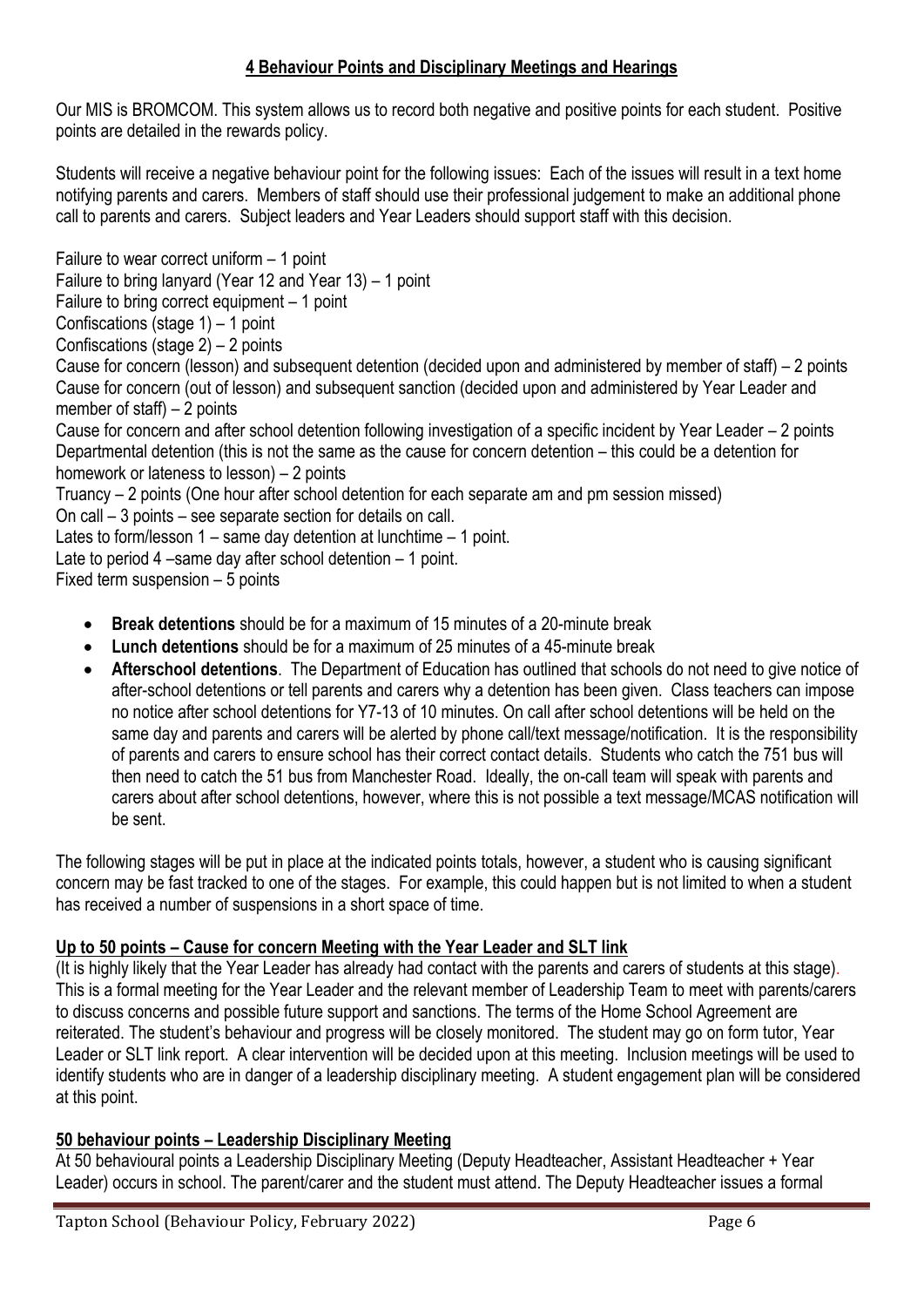written warning. The behaviour record, facts and context are shared. The student, parent, Year Leader, SLT link and Deputy Headteacher sign a behaviour contract. At the meeting it is made very clear that this is a formal warning and further instances of poor behaviour could result in permanent exclusion. Again, the terms of the Home School Agreement are referred to. The meeting outlines the range of interventions already in place and any further next steps such as a managed move. A Student Engagement Plan is written and/or updated and shared. The student will be put on report to the SLT link for the year group.

#### **100 behaviour points – Governors Disciplinary Meeting**

At 100 behaviour points a Governors Disciplinary Meeting (Headteacher + Governor + Deputy Headteacher + Year Leader) occurs in school. The parent/carer and the student must attend. A final formal written warning is issued by the Governing body to the student. The behaviour record, facts and context are shared. The student, parent, Governor, Deputy Headteacher and Headteacher sign a final formal warning contract. At the meeting it is made very clear that this is a final formal warning and further instances of poor behaviour could result in permanent exclusion. A managed move and alternative curriculum will be strongly considered with the student and family. A member of the governing body will place the student on report and further meetings will be held with the family at regular intervals to ensure the student is responding to the interventions suggested. These meetings will be calendared at the disciplinary meeting and will be held in school.

#### **150 behaviour points – Headteacher and CEO Disciplinary Hearing**

At 150 behaviour points a Headteacher and CEO disciplinary hearing occurs in school (Headteacher + CEO + Year Leader). The parent/carer and the student must attend. The behaviour record, facts and context are shared. At 150 points clearly, the student is regularly violating the Student Code of Conduct and disrupting their own and the learning of others. A number of interventions have already been put in place. At the hearing alternative strategies need to be approved – these could include a managed move, a step out to another school, alternative curriculum or indeed a school transfer. Where applicable a My Plan document will be completed or reviewed and the student will be referred to the Secondary Inclusion Panel. All of these alternatives will be considered with the student and family. Where appropriate a student may be put on report to the Headteacher and CEO and a notice to improve warning will be given. This notice will require weekly meetings between the family, student and school to ensure positive progress is being made and interventions are working.

Weekly inclusion meetings will be used to identify students whose behaviour causes concern in advance of these tariff markers.

The behaviour tariffs will be reviewed at the end of each term in accordance with the needs of the school.

See also exclusion section below. See also attendance and punctuality policy. See also Student Code of Conduct. See also Home School Agreement.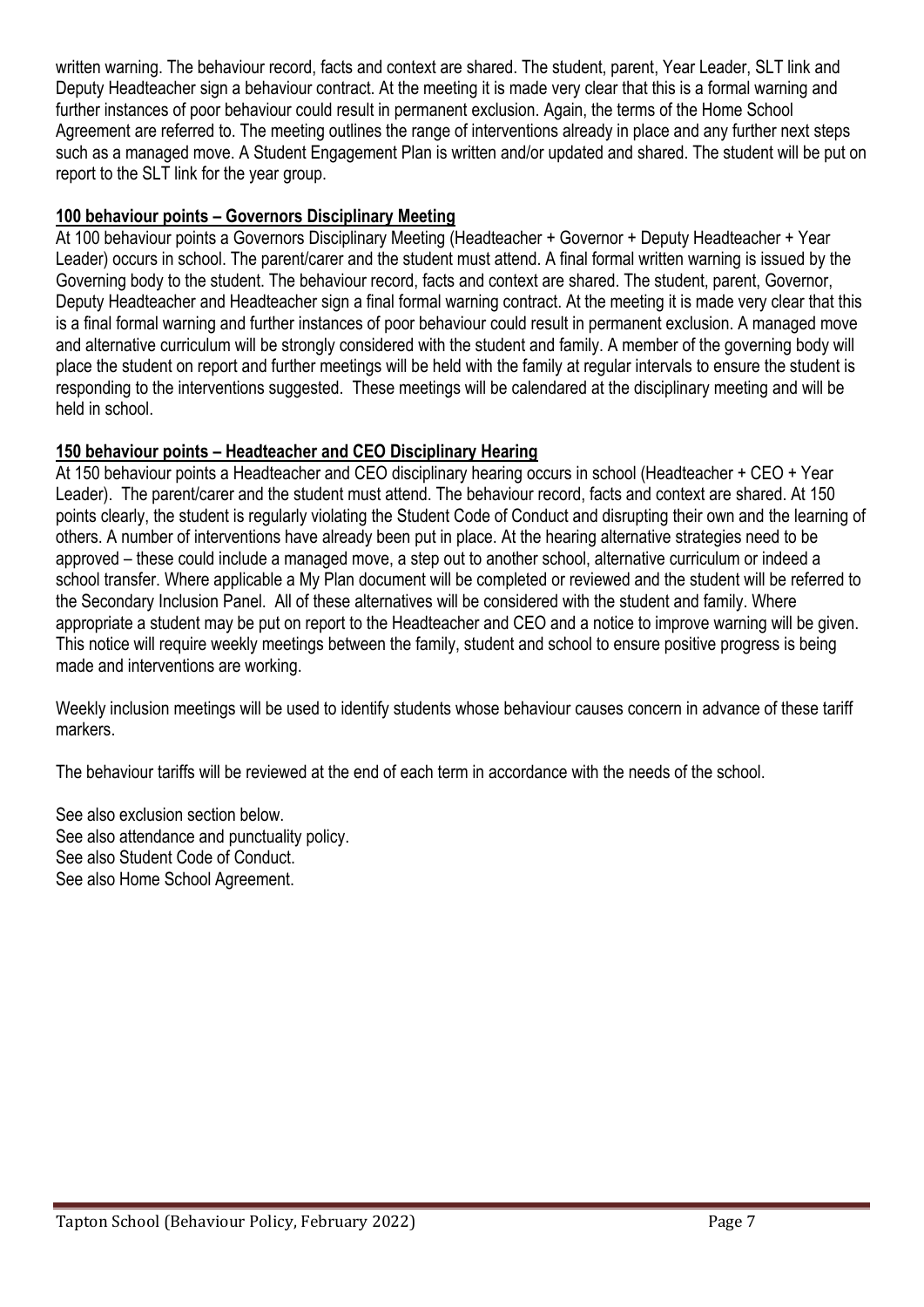#### **5 Department detentions and Lunchtime detentions**

Detentions will be set by teachers for students who receive a cause for concern. If a student does not attend a teacher's detention they will then be put into a department detention. Students who fail to attend a department detention will then be in after school detention for 60 minutes. Subject leaders need to let the Bromcom administrator and the Year Leader know which students need to be in after school detention so that notifications can be sent to parents and carers. Teachers should follow best practice and liaise with the Year Leader to ensure students are collected for the initial detentions.

Students will be placed in a lunchtime detention for part or the whole of lunchtime by Year Leaders and/or members of the Leadership Team if they display anti-social and/or defiant behaviour.

#### **6 On call**

During every period of the school week a member of the leadership team, Year Leaders and the wider inclusion team will be on call. The On Call team will endeavour to visit every classroom during their on-call period. This is an entirely supportive visit to ensure members of staff are satisfied with conduct in their classrooms. SLT will not schedule meetings or appointments during their on call slots as consistency is key during this period. On call should be used for repeated disruption and/or immediate emergency removal and as such should be rare. The On Call team will remove students to a 6th form/alternative class – **this is non-negotiable**. Students will not be returned to the lesson as they have already made clear their choice about their learning. Teachers should be able to provide locations for removal. On call detentions will be held the same day – parents and carers will be alerted by phone call, text message or MCAS notification to ensure the certainty of the sanction. After school detention will be held for 30 minutes Monday – Friday and will be supervised by Year Leaders. Students will be collected for after school detentions to ensure the sanction is complete. Failure to arrive to the detention room will result in a 60-minute detention the subsequent day with the Deputy Headteacher. Poor behaviour in detention will also result in a 60-minute detention the subsequent day with the Deputy Headteacher. Defiance to the collection team and refusal to attend detention will always result in a fixed term suspension. A fixed term suspension will also be given to students who receive two or more on call incidents in one day.

An on-call results in 3 behaviour points. The following on call choices will appear on Bromcom:

- On call behaviour ASD this signals to the on-call team that there has been repeated disruption and/or immediate emergency removal is required. Equally the on-call team will need to prepare to make a call to parents and carers or arrange a text/notification about a same day After School Detention.
- On call missing/safeguarding/needs support this signals to the on-call team that a potential safeguarding issue has arisen or that a student needs support. No after school detention is required and no points are administered. It may be suitable for the on-call team to request the support of the Safeguarding team and Year Leader. In cases of truancy the student will be in After School Detention.

#### **7 School Trips**

All school trips will be organised in line with the trips and visits policy and checklist. The School reserves the right to remove students from trips and visits if they have exhibited unacceptable behaviour as outlined in the paragraph below. As a result, **all** trip letters will include the following paragraph:

**'We have very clear school rules and expectations. Students need to demonstrate that they are meeting our expectations of behaviour in school in order for them to be allowed to attend the trip. If 'On Call' should be summoned on two or more occasions because of poor behaviour choices, from the date of receiving this letter to the date of the visit they will not be allowed to attend. Monies paid will be refunded'.**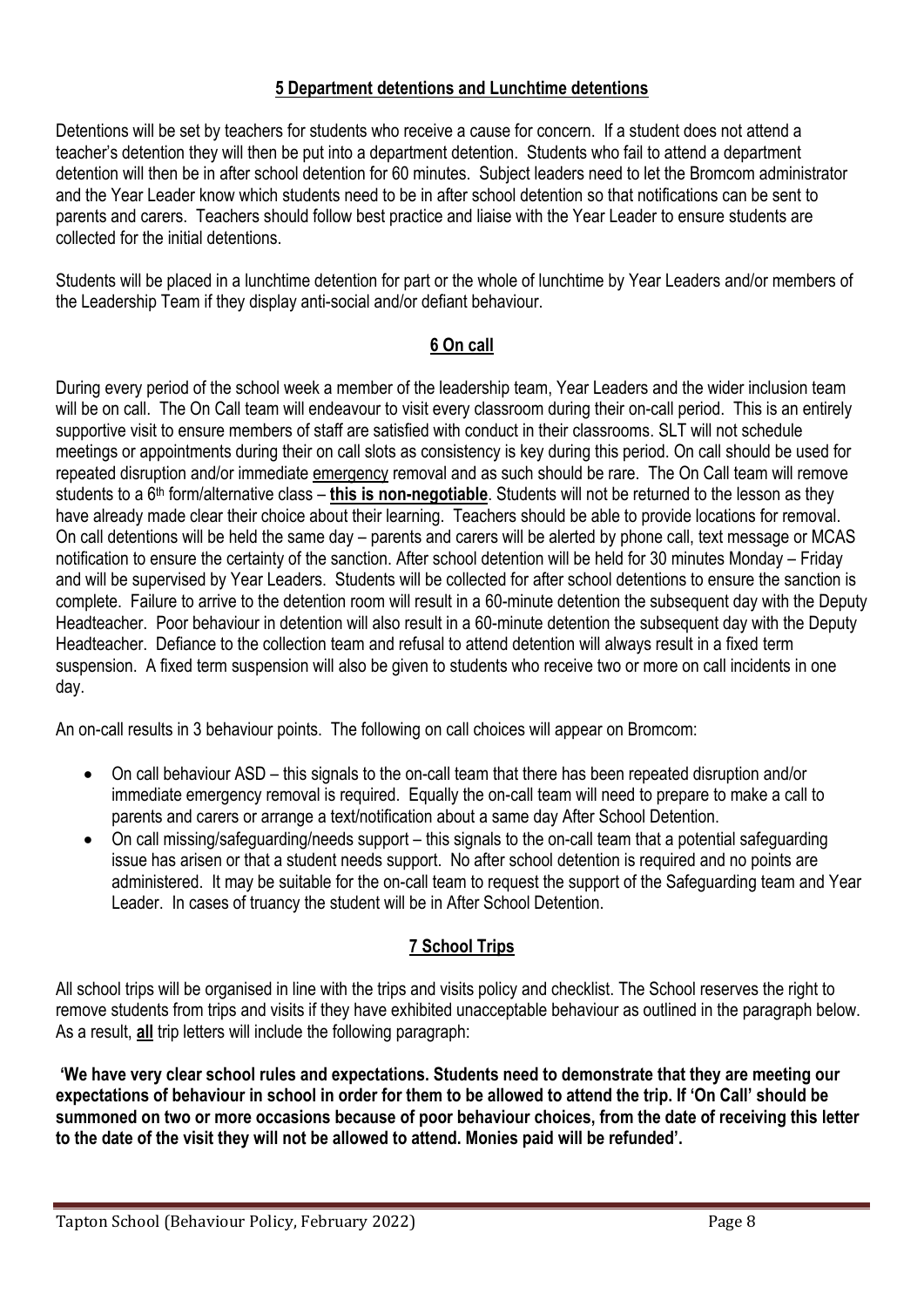#### **8 Unacceptable Behaviour, Suspensions and Exclusions**

School employs a wide range of measures to address inappropriate behaviour from verbal warnings, teacher and department sanctions, lunchtime and/or after school detentions and being placed on report to more serious sanctions, such as, fixed term suspensions, formal disciplinary meetings and permanent exclusion. Certain behaviours, such as bullying, will always be deemed unacceptable and will always incur a serious sanction. This applies on or off school premises *during school time*, at break or lunch times, during travel to and from school and at any time on school trips. School cannot put in sanctions for incidents that take place outside of school hours and we urge families to contact the police if they believe an offence has taken place. School is duty bound to share information with the police when they are investigating incidents reported to them and we would not routinely share our dialogue with the police with families.

Parents and carers are expected to attend a reintegration meeting on their child's return to school following a suspension. The meeting will discuss the child's behaviour and strategies to move forward. Year Leaders and the SLT link will use their judgement to place a student on report when they return to school.

The following behaviours are examples of unacceptable conduct which cause concern and will therefore incur sanctions ranging from lunchtime and/or after school detention and negative behaviour points (-2) up to and including fixed term suspension. Behaviours which contravene our expectations and code of conduct include but are not limited to:

- Fighting and/or instigating violent behaviour or physically hurting others.
- Inciting violence either on social media or directly in person. This includes students who are bystanders and/or those caught filming incidents.
- Sexual harassment.
- Deliberate offensive language, including racial, sexual or homophobic comments.
- Bullying or intimidation.
- Rudeness to staff and students.
- Malicious accusations against school staff.
- Vandalism.
- Continued disregard for staff instruction.
- Continued disregard for school rules and or procedures, such as and including refusing to attend an afterschool detention when escorted by a member of staff.
- Theft from staff, fellow students and school premises

Permanent exclusion will always be considered for the following:

- Use or possession of knives, weapons and fireworks.
- Involvement with substances or items which may be harmful to themselves or to others, such as, alcohol, drugs, 'legal highs', vaping equipment or solvents.
- Serious threats of and actual violence against staff, students or any other individual.
- Serious bullying incidents.
- Sexual violence
- Persistent and serious breaches of the school behaviour policy.
- Behaviour which the Headteacher believes represents a serious threat to others.
- Possession of any article that the member of staff reasonably suspects has been, or is likely to be, used to commit an offence, or to cause personal injury to, or damage to property,

When putting in place a permanent exclusion the headteacher will always consider the following criteria; is the decision:

- lawful;
- rational;
- reasonable;
- fair: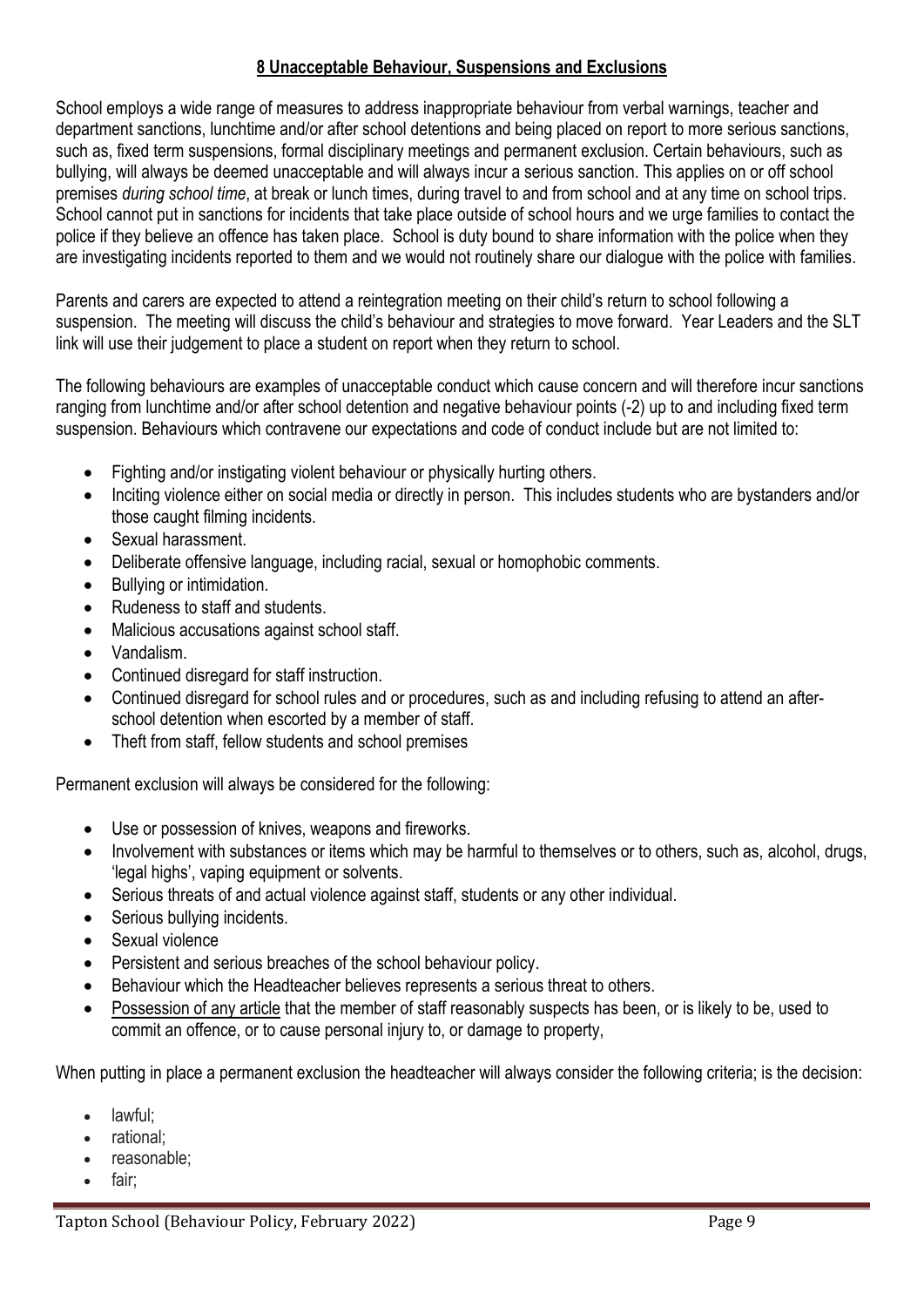• proportionate.

#### **9 Pupil support systems, Student Engagement Plan and the Equality Act 2010**

All teachers and members of staff will support students with identified needs and behavioural difficulties. The SENCO will work with all staff to ensure students with identified needs are supported and interventions are in place to support them with their behaviour and conduct. The Headteacher, Deputy Headteacher, SENCO and DSL will meet regularly to discuss students who are in danger of exclusion to ensure relevant and appropriate strategies are in place to support them.

Some students with behavioural concerns, safeguarding or additional needs will have a Student Engagement Plan. This is a school-based intervention to support individuals with their learning and behaviour. The plan will look at both difficulties and strengths. Ultimately the SEP is for those pupils who are at risk of fixed term suspensions or permanent exclusions and/or disengagement. The first stage of the behaviour tariff is 50 points and students who are accruing significant behaviour points should already have a Student Engagement Plan. This should be actioned by the team at inclusion meetings.

Tapton School are aware of the different forms of disability discrimination and our legal duties under the Equality Act 2010 and the SEND Code of Practice 2020. We recognise that some pupils with identified needs will need additional support to manage their behaviour, however, where a student engages in certain behaviours that could cause harm to others, such as, violent conduct/bringing dangerous items into school a fixed term suspension or permanent exclusion would be considered. The school does not need to give notice of After School Detentions, however, we will endeavour to make the necessary arrangements for students who are looked after and or students with additional needs. Reasonable adjustments will be made for students who may struggle with After School Detentions such as completing the detention with a Year Leader away from the main detention room.

#### **10 Inclusion Meetings**

Inclusion meetings for each year group will be held at designated times every week before or after school. These meetings will exclusively focus on behaviour, safeguarding and attendance data.

Statistics such as the ones below will be actioned by the Year Leader with SLT or with form tutors at Year Briefings. This list is not exhaustive and Year Leaders will use their judgement to raise additional issues.

- If a student obtains three cause for concern notifications they will be placed on form tutor report.
- If a student obtains 3 or more on calls in a week or is regularly receiving on calls in a particular lesson it may be appropriate for the Year Leader to individually support the student and teacher or to request the support of the Behaviour Support Teacher for that child.

#### **11 Mobile Phones, Devices and Headphones/Earphones and Confiscations**

The rules around confiscations apply to all students Years 7-13 (and any Year 14 students). Mobile phones, iPods and other electronic devices such as wireless earphones are not allowed to be visible in the school building during our working hours – 9.10-3.30 – this is non-negotiable. This includes all areas of the Dining Room. If students choose to bring devices to school they must be put them away before entry into the building so they are not at all visible – this includes earphone cables hanging out of shirts and from pockets, headphones worn around necks and phones in hands. From the 9.10 bell any such items will be confiscated without discussion. If a child refuses to hand over the item on call will be used. The attending team will confiscate the item and inform the student of the same day After School Detention for defiance. Failure to hand over a confiscated item will result in a fixed term suspension. The first time an item is confiscated it will be held in the school office until the end of the school day. If a student has an item confiscated for a second time the parents and carers must come into school to collect the item and to meet with the Year Leader, SLT link or Deputy Headteacher to discuss their child's refusal to comply with our rules. All subsequent confiscations will then also go into the safe awaiting a parent meeting.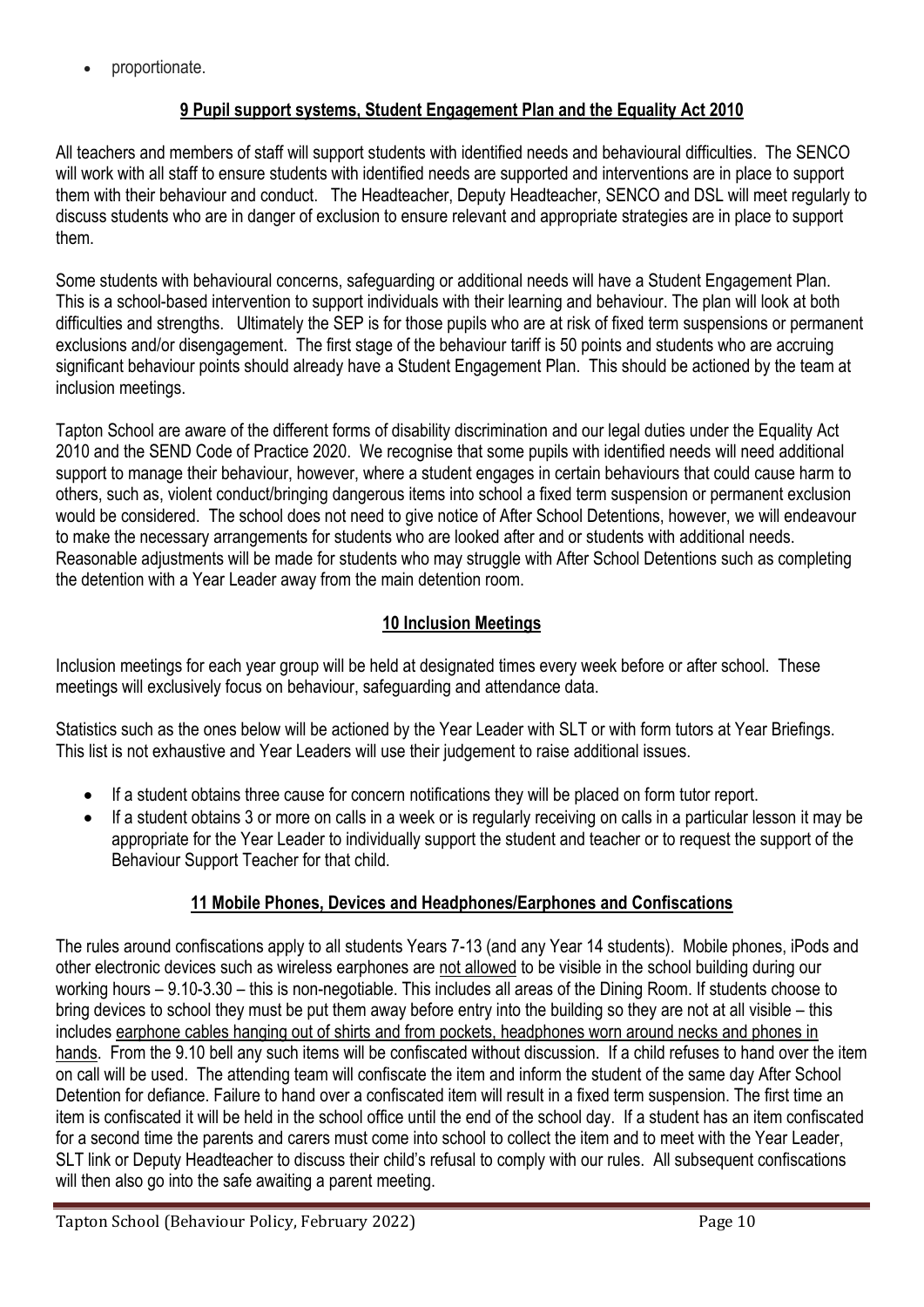#### **Confiscation 1 (1 point)**

- Item is confiscated and returned at the end of the first day. The student is responsible for collecting the item.
- 1 point added onto Bromcom log
- Automated confiscation letter sent to parents and carers advising of incident and next stage.

#### **Confiscation 2 (2 points)**

- Item is locked in school safe and a text sent to parents and carers alerting them to this.
- 2 points are added to Bromcom log.
- Automated confiscations letter sent to parents and carers asking them to collect phone and arrange a meeting with Year Leader/Assistant Head/Deputy Head as appropriate.

**Confiscation 3+** will be dealt with as per the arrangements for Confiscation 2 (2 points).

#### **12 Punctuality**

The school day starts at 9.15am. **A warning bell sounds at 9.10am, however, students should be in school well before this warning bell in order to be fully prepared for an orderly start to their day.** Students who arrive late are greatly disadvantaged because they miss starting the day with their peers in form time which means that they are often missing essential messages. It is very important that young people establish good routines and habits in preparation for the rest of their lives. Punctuality is a life skill that they need to develop whilst they are at school.

Members of SLT are assigned regular morning duties to support the arrival duty team. It is the job of the arrival duty team to move students from crossroad areas and social spaces and ensure they make their way to form time before 9.15. Students should fill up water bottles and visit the toilet at breaks and lunchtime not during form time or lessons – this is no different from primary school. Students are allowed in the building at break times and therefore have ample time to use the toilet and get refreshments. Students who have identified medical needs will have a pass allowing them access to the toilets at all times.

Students who are late to form time and lesson 1 will be in a same day lunchtime detention for 20 minutes. Students who are late to period 4 will be in a same day after school detention for 20 minutes. These are non-negotiable. Repeat offenders will be discussed at the weekly attendance meeting and parents and carers will be invited into school to discuss their child's poor punctuality. A referral may also be made to the school's attendance and punctuality officer.

To be clear – students are late if they arrive after the 'ping' which sounds on all teacher laptops.

#### **13 Uniform**

In Tapton all pupils wear this uniform:

- Tapton logoed polo shirt in white or black or a plain white or black school wear polo shirt.
- Tapton logoed black sweatshirt or Tapton logoed black cardigan.
- Tapton logoed black fleece or plain black fleece.
- Students can wear either flat black full-length trousers, black tailored shorts or a black skirt. In the post COVID-19 recovery period we understand that families may need more flexibility around trousers that may fade with additional washing; therefore, until further notice we will allow students to wear trousers that have faded. **However, students cannot wear jogging bottoms or leggings.** The school reserves the right to have a conversation with a student where an item of clothing is inappropriate for a learning environment. In addition, students who contravene our uniform policy and/or wear inappropriate clothing will be given a non-negotiable same day detention.
- **All black** shoes or trainers without any coloured logo and without different coloured trims (not sandals).
- Flat all black below the knee boots
- Outdoor clothing (such as coats) are not worn in classrooms.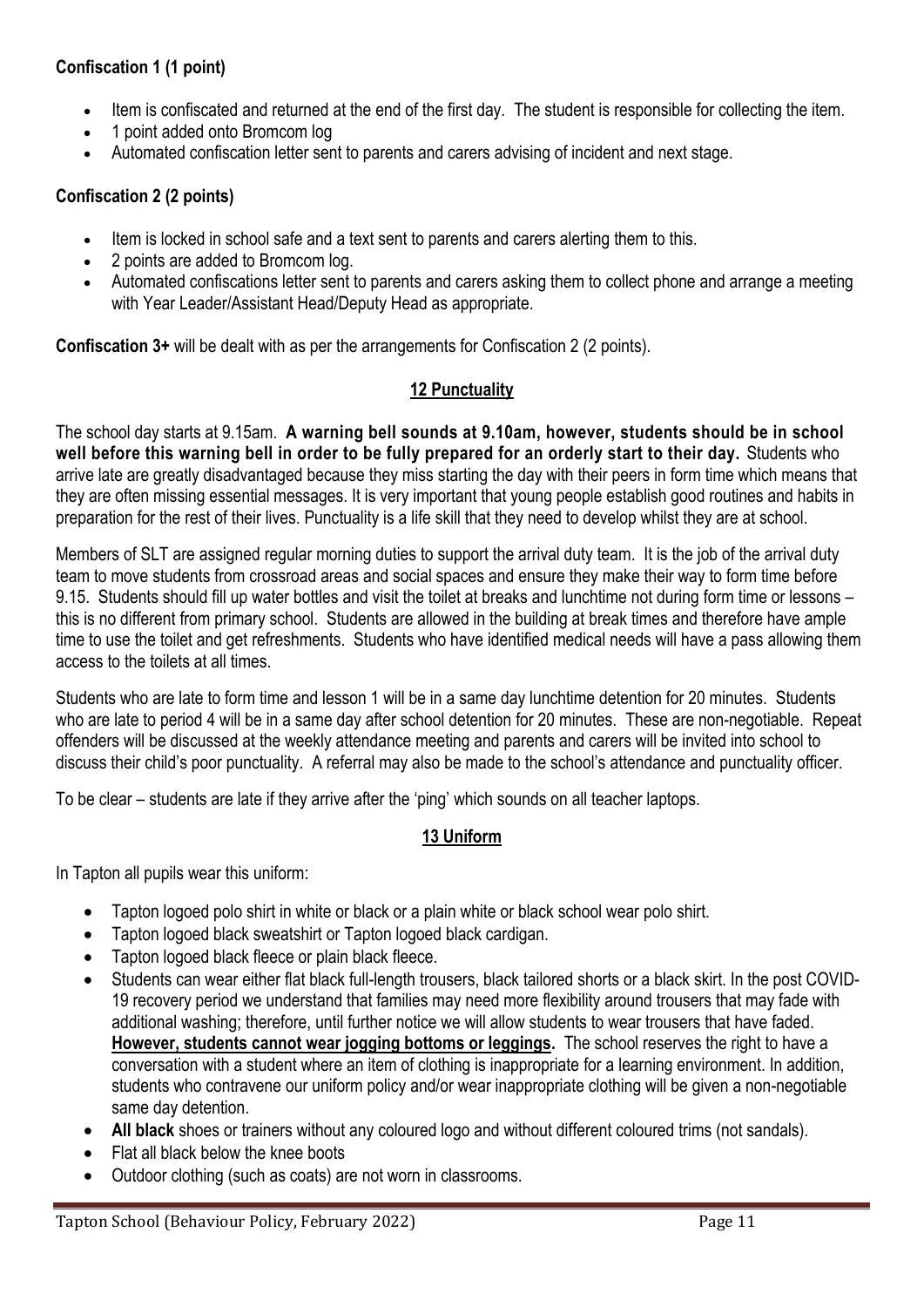- No hoods or hats are to be worn in the building.
- Students are **not** allowed to wear their PE jumpers in lessons as part of their school uniform.

#### *If you are unsure about your uniform purchases please contact school before you buy as failure to wear the correct uniform will incur a non-negotiable detention*

#### **How do we check uniform and maintain high standards?**

Form tutors are responsible for equipment and uniform checks – they will check equipment and uniform/lanyards every day. Form tutors will give students a green uniform slip when uniform is not 100% correct. This slip indicates that the form tutor has spoken to the child about uniform and passed their name to the Year Leader for detention. Students without an exceptional reason (and note from home) for incorrect uniform/lanyards will be seen by Year Leaders and put into a same day sanction – 20-minute non-negotiable lunchtime detention. Year Leaders will make calls to parents and carers to alert them to the uniform/lanyards issue where necessary, for example, where there is wilful and repeated defiance of uniform policy. A notification will always be sent to the parents and carers to alert them to the same day lunchtime detention. Repeated violations of uniform/lanyards will initially result in contact with home and thereafter parents and carers attending meetings with Year Leaders. Names of students causing uniform concerns will be collated at the weekly inclusion meeting.

Our MIS is BROMCOM. This system allows us to record both negative and positive points for each student. Positive points are detailed in the rewards policy. Students will receive a negative behaviour point for incorrect uniform and these points will be added to the student's overall points total and inform our disciplinary interventions in line with our behaviour policy.

- Failure to wear correct uniform  $-1$  point
- Failure to bring lanyard (Year 12 and Year 13) 1 point

#### **14 Searches and Confiscation**

#### **Searches**

#### **(In line with 'Searching, screening and confiscation – advice for headteachers'…January 2018)**

If a student is suspected of concealing **knives or weapons, alcohol, illegal drugs, legal highs, vaping equipment, stolen items, tobacco and cigarette papers, fireworks, pornographic images or any article that the member of staff reasonably suspects has been, or is likely to be, used to commit an offence, or to cause personal injury to, or damage to property**, every effort will be made to persuade the student to hand over the items, preferably in the presence of a second adult witness.

**School staff should immediately seek a member of the Leadership Team through the on call system to carry out any searches.** Any search should be recorded and logged on a student's file. The member of SLT may also use a search wand during the course of the investigation.

If a student **refuses to give consent** to a search, a search can still be conducted by law if a member of staff has reasonable grounds to suspect the student is concealing knives or weapons, alcohol, illegal drugs, legal highs, vaping equipment, stolen items, tobacco and cigarette papers, fireworks, pornographic images or any article that the member of staff reasonably suspects has been, or is likely to be, used to commit an offence, or to cause personal injury to, or damage to property. In more serious situations the police may be contacted and may carry out a search. Failure to cooperate with a search will be treated as defiance and will result in a fixed term suspension. Sanctions will be applied depending upon the nature of the search ranging from after school detention, fixed term suspension up to and including permanent exclusion.

#### **Conducting a Search**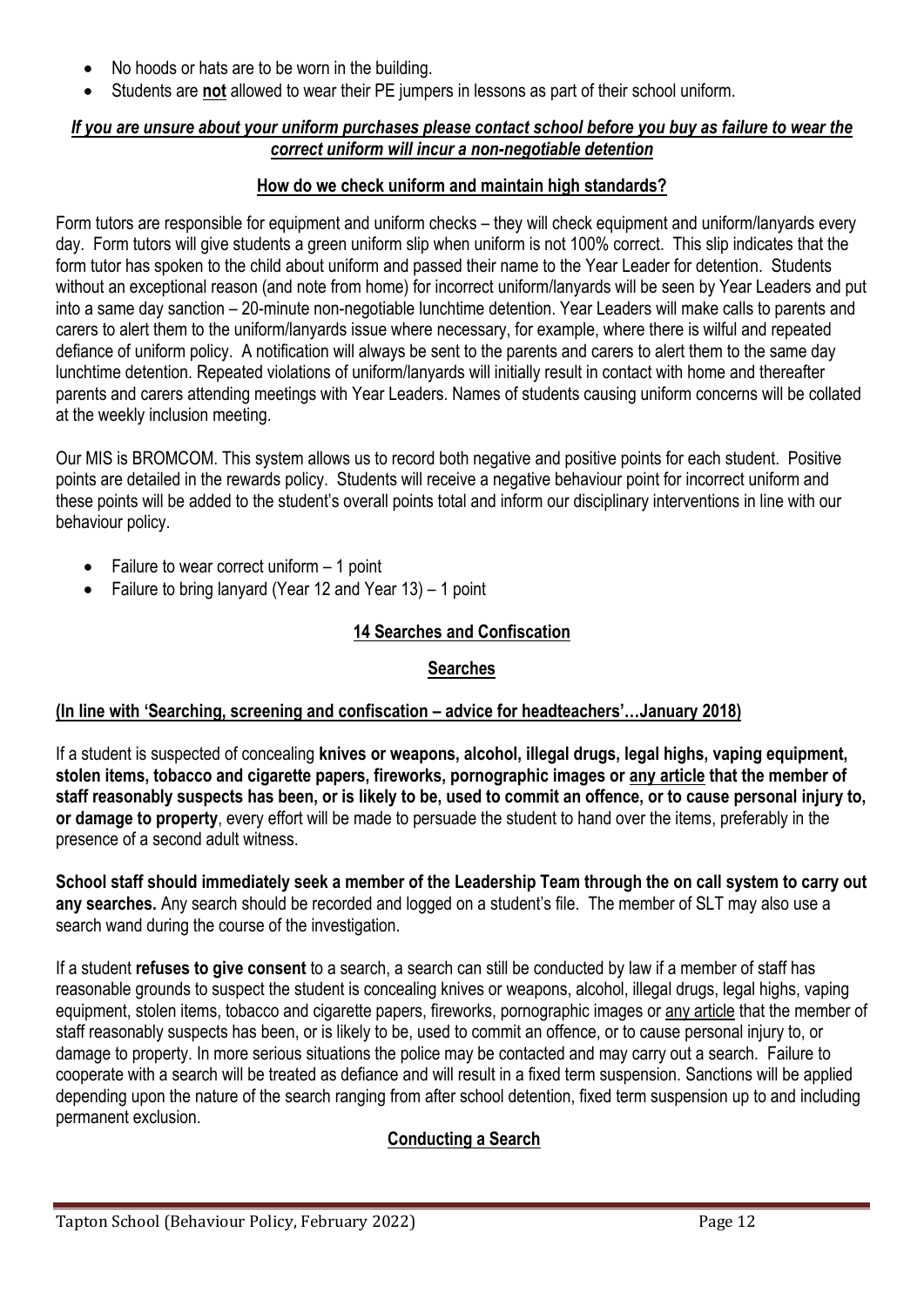All searches should respect a student's personal privacy and be conducted in as considerate manner as possible by a member of staff who is the same sex (except in exceptional circumstances to prevent danger to themselves or others) and there must be a witness (also a staff member) and, if at all possible, they should be of the same sex as the pupil being searched. The person conducting the search may search outer clothing, pockets and possessions such as bags. Where the person conducting the search finds an electronic device they may examine any data or files on the device if they think there is good reason to do so.

#### **Confiscation/Seizure of Items**

A person carrying out a search can seize anything they have reasonable grounds for suspecting is a prohibited item as listed above or is evidence in relation to an offence. Items seized should be recorded and stored in a locked secure cupboard or safe before considering whether the item should be retained, disposed of, delivered to the police or returned to the owner. For further information and guidance on searching and confiscation please see Department for Education screening, searching and confiscation - advice for headteachers, staff and governing bodies 2018.

#### **15 Malicious Allegations**

Complaints against staff are always investigated thoroughly. If after a full and thorough investigation it is the considered view that the allegation against the member of staff was unfounded and malicious any record of the incident will be removed from the member of staff's file. The student or students involved in making the allegations will be disciplined according to the severity of the case up to and including fixed term suspension or permanent exclusion.

#### **16 Physical contact, restraint and the use of reasonable force**

Tapton School does **not** have a '**no contact**' policy. There is a real risk that such a policy might place a member of staff in breach of their **duty of care** towards a pupil, or prevent them taking action needed to prevent a pupil causing harm.

The law forbids any degree of physical contact which is deliberately intended to punish a pupil or which is primarily intended to cause pain, injury or humiliation.

Physical contact with children and young people may be appropriate and necessary in some circumstances. Staff should use their professional judgement and be aware of the following key points before making any physical contact with a child.

#### **17 Restraint and Use of Reasonable Force**

In some circumstances **reasonable** force can be used to control or restrain pupils but this should be seen as a last resort. All members of Tapton staff have a legal power to use reasonable force.

These circumstances are:

- To prevent pupils from committing a criminal offence, harming themselves or others, causing damage to property including their own or engaging in behaviour prejudicial to maintaining good order and discipline at the school.
- To defend themselves against attack provided that they do not use a disproportionate degree of force

**Before intervening physically in any situation staff should try to communicate calmly and clearly with the pupil about their behaviour and the consequences and wherever possible send for assistance via the on call system for staff to support.**

If there is a risk of injury to other pupils they should be removed and assistance summoned.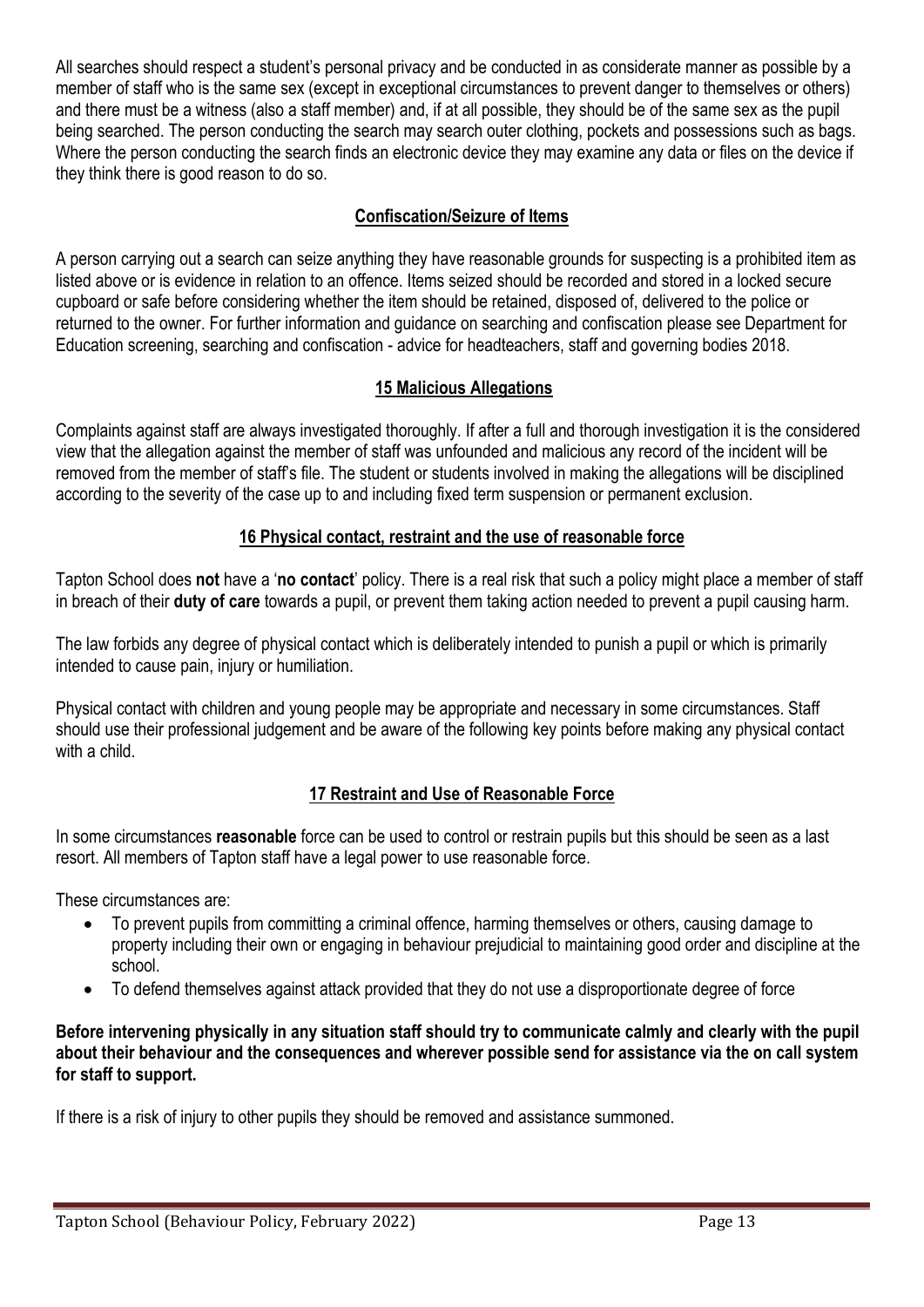Force used will be proportionate and reasonable. School staff should always try to act in a way that minimises the chance of injury to the student but it may not always be possible. Force will never be used as a form of punishment and reasonable adjustments will be made for SEND children. Parental consent is not required to use reasonable force.

#### **Staff should see the Designated Safeguarding Lead for further advice.**

#### **18 Physical Contact**

Staff should not assume that it is acceptable practice to use touch as a form of communication and should be very clear why it is necessary before touching any child.

There are occasions when it is appropriate for adults to have some physical contact with a child or young person with whom they are working, for example in medical emergencies, in practical subjects to demonstrate the use of equipment, to adjust posture or to support a child in completing an activity safely. Also, when a child is in distress.

This should only take place in an environment which is easily observed and should last for the minimum time necessary. Staff should be aware of gender, cultural or religious issues that may need to be considered and should check that the child is comfortable with the contact.

Staff must be aware that even well-intentioned physical contact may be misconstrued so should always be prepared to record and explain any actions and must understand that all physical contact is open to scrutiny. **Staff should see the Designated Safeguarding Lead to record any physical contact.**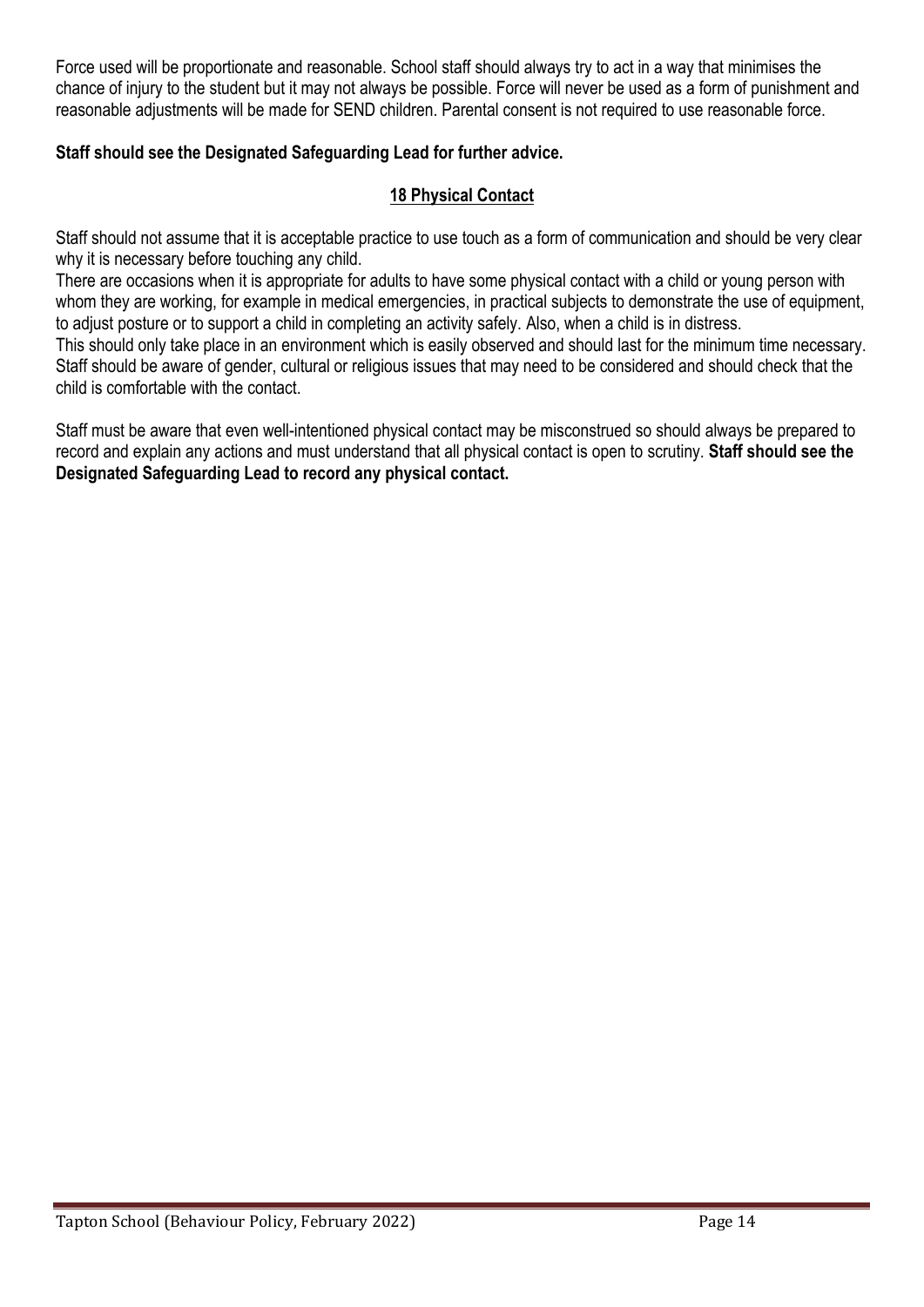## **Home School Agreement**

# Tapt

Our primary purpose at Tapton is to ensure that we value everyone, care for each other and achieve excellence. We want everyone in our school to be enriched by the Tapton experience so we can access opportunities throughout our lives and make a positive contribution to society.

We recognise that the successful development of our students depends upon an effective partnership with parents/carers. Our Home School Agreement outlines the important role parents and carers play in ensuring their children are successful.

#### **As a parent and carer I/we will:**

- 1. . Make sure my child arrives to school on time every day.
	- The school canteen and library open from 8.30am and some sports clubs begin at 8.00am. Students should be waiting near form rooms by 9.10am.
- 2. Make sure my child arrives promptly to lessons.
- 3. Make sure my child attends school in correct uniform
- Tapton logoed polo shirt in white or black or a plain white or black school wear polo shirt.
- Tapton logoed black sweatshirt or Tapton logoed black cardigan.
- Tapton logoed black fleece or plain black fleece.
- Students can wear either flat black full-length trousers, black tailored shorts or a black skirt.
- **All black** shoes or trainers without any coloured logo and without different coloured trims (not sandals).
- Flat all black below the knee boots
- 4. Make sure my child arrives fully equipped for learning with:
	- A school bag.
	- Pencil case containing: black biro, pencil, pencil sharpener, rubber, ruler, compass and protractor.
	- Scientific calculator.
	- Exercise books for that day.
	- P.E Kit when needed.
- 5. Ensure my child works hard and is a resilient learner.
- 6. Ensure my child completes all homework to a high standard and hands it in on time.
- 7. Attend Parents' Evenings and meetings to discuss my child's progress.
- 8. Support the school and its policies including lunchtime and afterschool conduct detentions.
- 9. Support the behaviour policy and student code of conduct.
- 10. Ensure my child understands the importance of being a Tapton School ambassador inside school and in the wider community.
- 11. Ensure my child is respectful and kind to all students and staff
- 12. Encourage my child to take full advantage of the opportunities available at Tapton School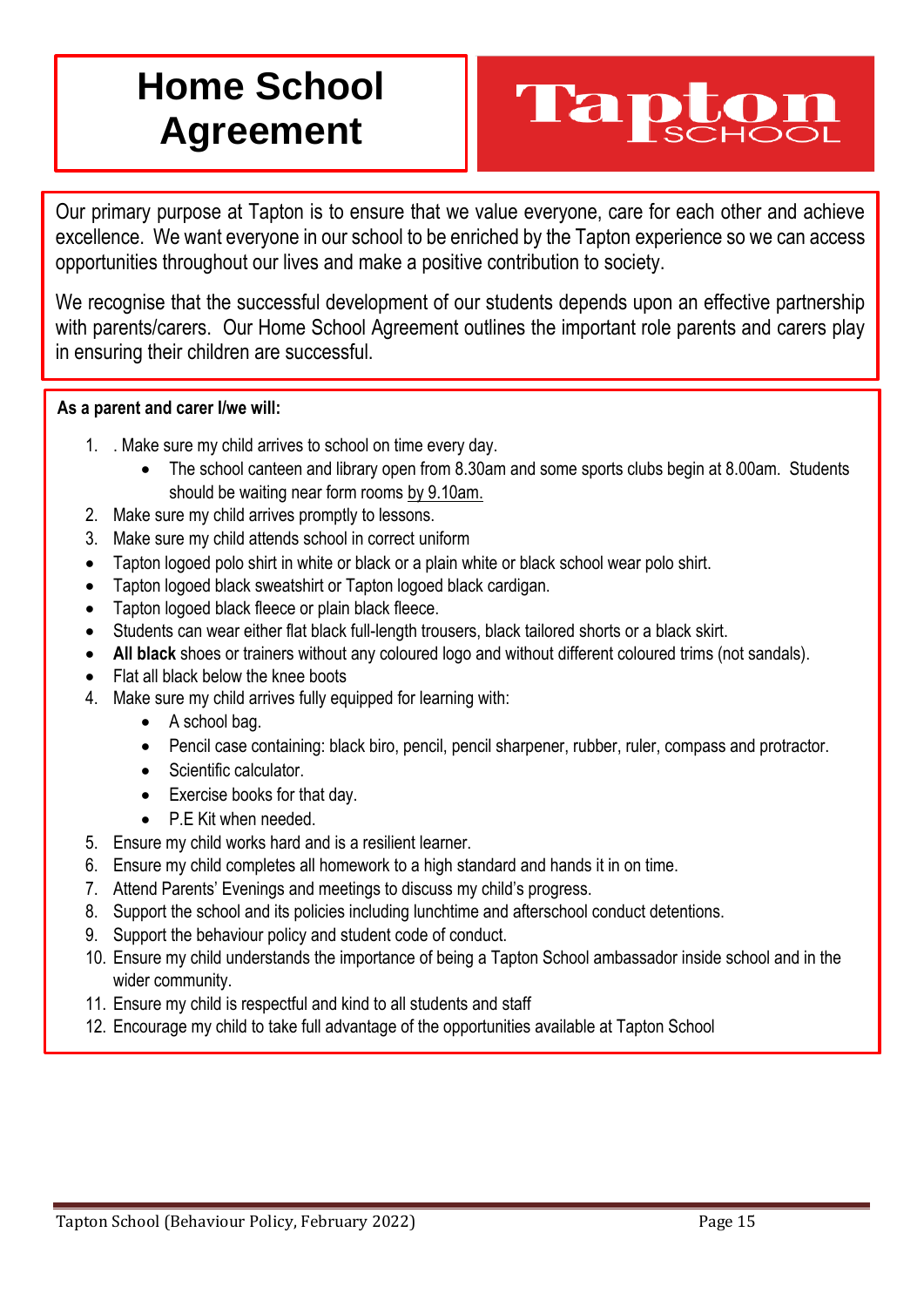## **Student Code of Conduct**



Outstanding behaviour at Tapton School is non-negotiable. It is essential for outstanding teaching and learning. It is essential for everyone to feel safe and happy. It is essential for the creation of a harmonious environment.

Students must learn to conduct themselves in a courteous, cooperative and respectful manner. These are not only the unequivocal expectations of Tapton School but the expectations of society. We do not serve our school, our community or wider society by lowering our expectations.

In order to achieve our vision of valuing everyone, caring for each other and achieving excellence students must adhere to the following three principles:

|          | <b>Be kind</b>                                                                                                                                                                                                                                                                                  | <b>Work hard</b> | <b>Follow the rules</b>                                                                                                                                                                                                |
|----------|-------------------------------------------------------------------------------------------------------------------------------------------------------------------------------------------------------------------------------------------------------------------------------------------------|------------------|------------------------------------------------------------------------------------------------------------------------------------------------------------------------------------------------------------------------|
|          | 1. You must be punctual to form and all lessons. The school day begins at 9.15am. You need to be waiting<br>outside your form room by 9.10. If you are late you will be in a same day lunchtime detention – this is<br>non-negotiable.                                                          |                  |                                                                                                                                                                                                                        |
|          | 2. You must follow instructions first time, quickly, quietly and without question so that learning can begin.<br>The teacher is in charge of their classroom and their corridor. Show teachers you are ready to learn by<br>sitting down quietly and getting out your school equipment.         |                  |                                                                                                                                                                                                                        |
| 3.       | Move around the building sensibly and quietly. Always keep to the left on corridors so that everyone can<br>reach their destinations on time.                                                                                                                                                   |                  |                                                                                                                                                                                                                        |
| 4.       | Food or drink may only be consumed in the Dining Room or outside. Litter needs to go in the bins. There<br>is no chewing in lessons.                                                                                                                                                            |                  |                                                                                                                                                                                                                        |
| 5.       | apply in the Dining Room. From the 9.10 bell any such items that are out will be confiscated without<br>discussion. The first confiscation will result in a warning and letter home. The second one will result in<br>items being locked away until a meeting has been held with families.      |                  | Mobile phones, iPods and other electronic devices (such as earphones/headphones) are not allowed to be<br>visible in the school building during our working hours - 9.10-3.30 this is non-negotiable. These rules also |
| 6.<br>7. | You have time to visit the toilet and fill up water bottles at break and lunchtime not during lessons.<br>In Tapton all pupils wear full uniform. This does not include leggings, jogging bottoms or non-black                                                                                  |                  |                                                                                                                                                                                                                        |
|          | trainers. Outdoor clothing (such as coats or hooded jumpers) are not worn in classrooms. No hoods or<br>hats in the building. Failure to wear full uniform without an exceptional reason will result in a same day<br>detention.                                                                |                  |                                                                                                                                                                                                                        |
| 8.       | Be kind and courteous in all of your interactions – with teachers, with your peers and with people in our<br>community. Tapton School will not tolerate bullying in any form and the Headteacher will consider the<br>most serious sanctions for any student who intimidates or bullies others. |                  |                                                                                                                                                                                                                        |
| 9.       | The following items cannot be brought into school - alcohol, cigarettes, tobacco, vaping equipment,<br>fireworks, knives or weapons* and illegal drugs*. (* a permanent exclusion will be considered if these<br>items are brought to school).                                                  |                  |                                                                                                                                                                                                                        |

10. Be kind, work hard and follow the rules.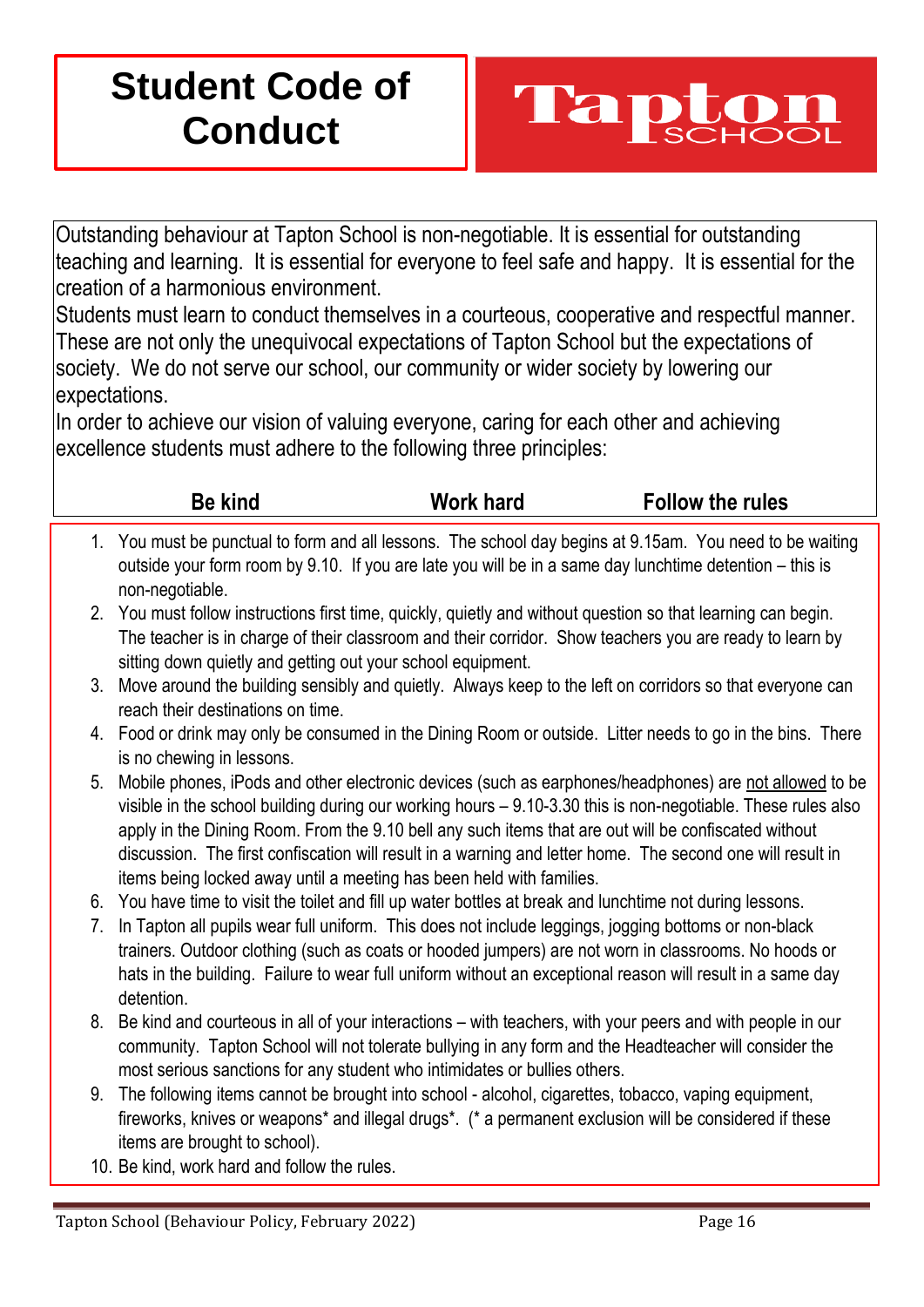## **Student Transport**

## **Code of Conduct**

Tapton School is a uniform school – your uniform identifies you as a member of our community and as an ambassador for our school. We, therefore, expect you to uphold our values in and out of school. This includes how you conduct yourself on your journey to and from school on public transport.

Tapt

As always you must remember our three guiding principles:

| <b>Be kind</b> | <b>Work hard</b> | <b>Follow the rules</b> |
|----------------|------------------|-------------------------|
|                |                  |                         |

- 1. You must queue and board the bus sensibly and in single file so that members of the public can still use the pavements.
- 2. You must join the queue from the back; do not push in or leave spaces for friends. This is not fair.
- 3. Whilst both waiting and travelling conduct yourself as you do in school do not shout or use inappropriate language – be kind.
- 4. Put your litter in the bin.
- 5. You must only use designated bus stops to board the bus and you must wait until the bus has safely come to a stop to board.
- 6. You must ensure you have the correct fare and pass; do not use a debit card.
- 7. You must ensure you have a valid ticket for your journey which you need to keep as proof of travel.
- 8. You must remain in your seat for the journey.
- 9. You must only use the bus bell to alert the driver to stop.
- 10. Be a courteous passenger; do not take up more than one seat and do not prevent someone from being able to sit next to you. Give up your seat to someone who may need additional consideration.
- 11. Do not bang on the windows and do not use an emergency exit unless there is a genuine emergency or if the driver has instructed you to do so.
- 12.We expect you to be courteous and kind to members of our community who need additional consideration when using public transport. Be considerate of other passengers as you leave the bus; use your manners and say 'excuse me' and 'thank you' as you leave.

#### **Sanctions**

The vast majority of bus companies now use CCTV on public transport. The bus companies will involve school to identify anyone who behaves in an anti-social or dangerous manner. In addition to the bus companies involving the police they are within their rights to ban students from using their service. School will also administer sanctions for poor behaviour; these could include after school detentions and fixed term suspensions.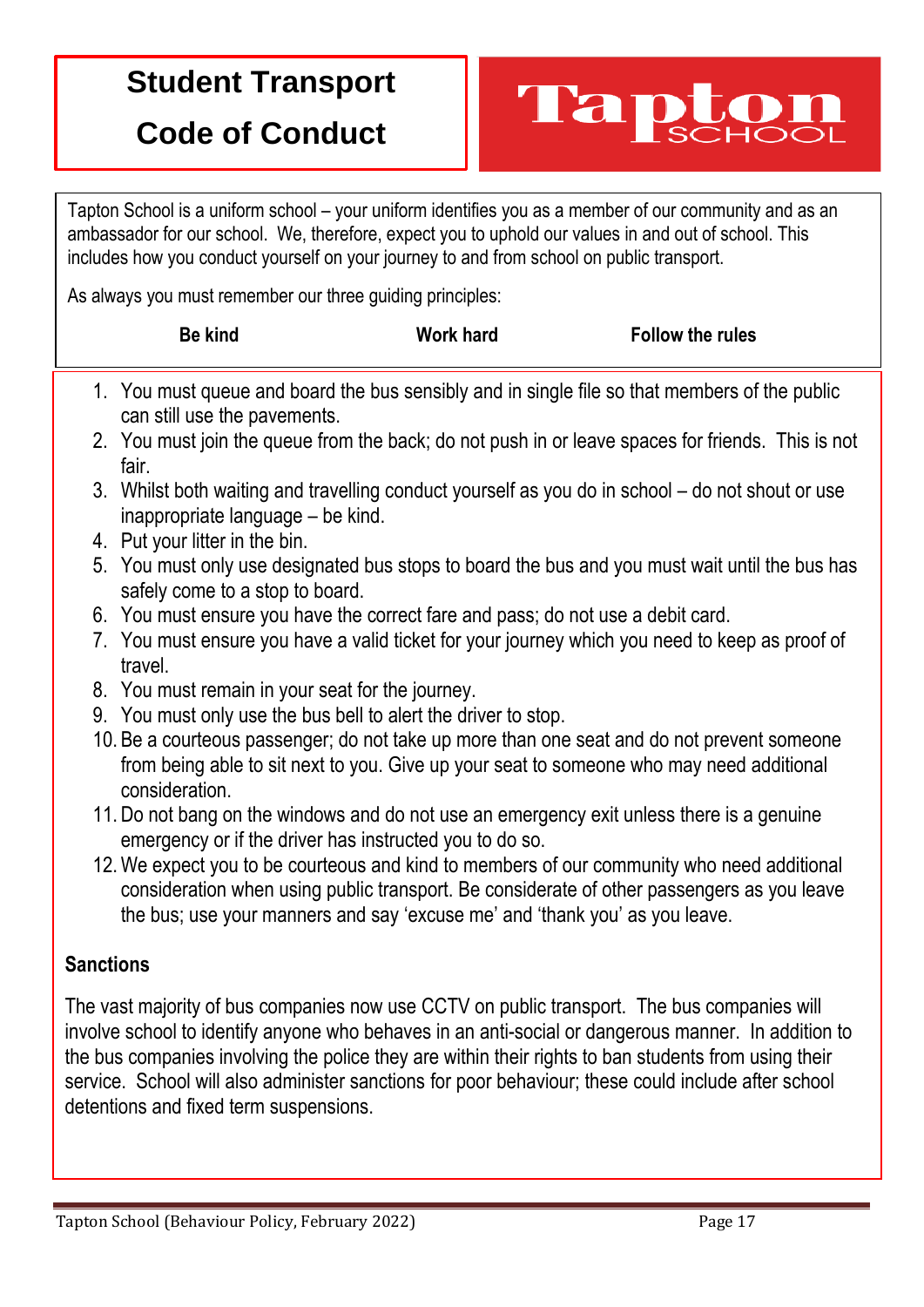Letter inviting parents and carers to Leadership Disciplinary Meeting:

Dear Parents and Carers

Outstanding behaviour at Tapton School is non-negotiable. It is essential for outstanding teaching and learning. It is essential for everyone to feel safe and happy. Without it, we cannot create the harmonious environment that all students who attend Tapton deserve and require.

Our behaviour policy clearly sets out a series of behaviour point tariffs. I am writing to inform you that your child has reached 50 negative behaviour points and therefore is now due to have a Leadership Disciplinary Meeting. This formal meeting will take place with myself, xxxx and xxxx. Whilst this is a supportive meeting to prevent any further misconduct we must inform you that further poor behaviour and disruption has the potential to lead to more severe sanctions, up to and including permanent exclusion.

Your child's Year Leader will contact you to make an appointment for you to come into school. We look forward to making progress with you.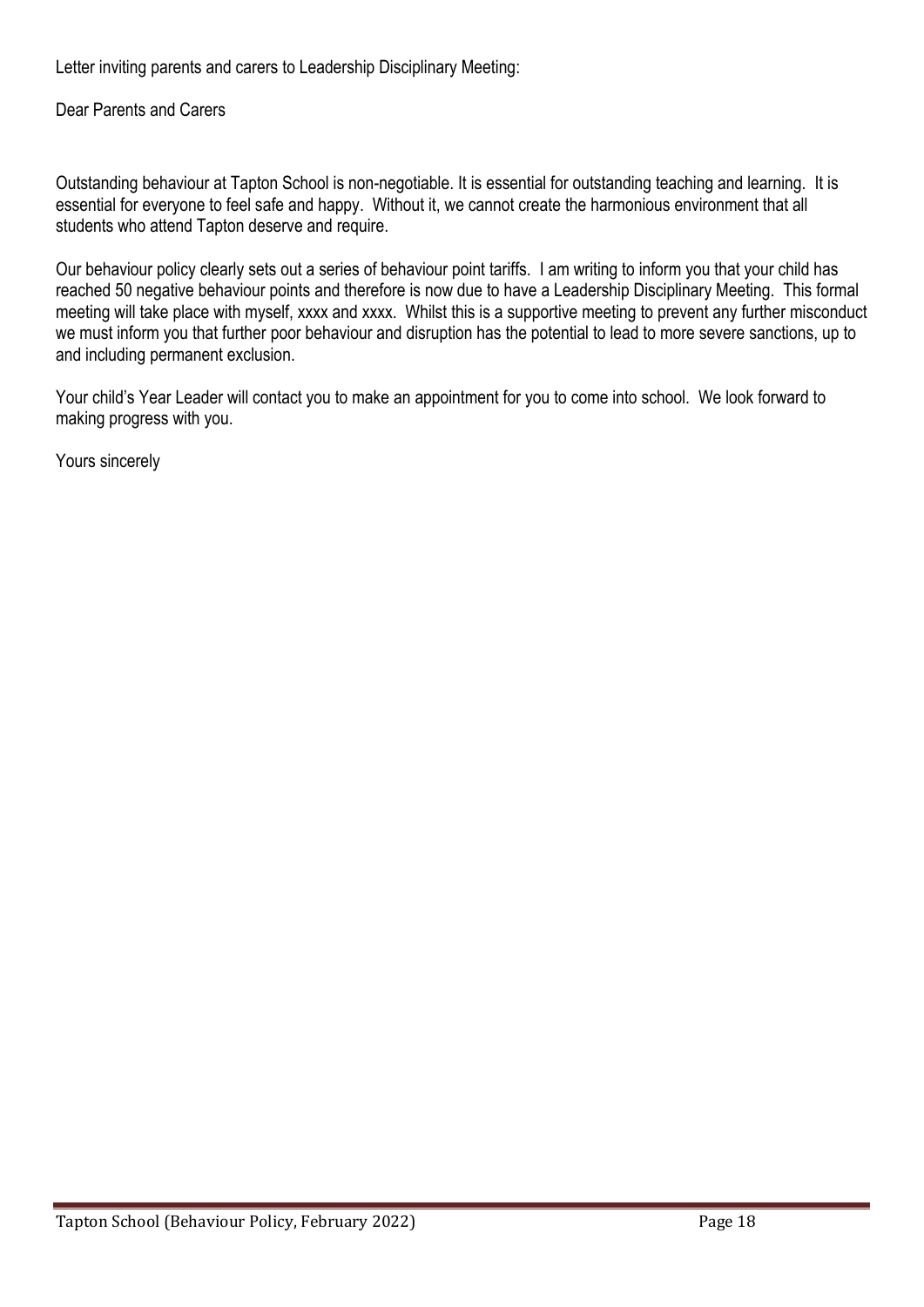Letter inviting parents and carers to a Governor's Disciplinary Meeting:

Dear Parents and Carers

Outstanding behaviour at Tapton School is non-negotiable. It is essential for outstanding teaching and learning. It is essential for everyone to feel safe and happy. Without it, we cannot create the harmonious environment that all students who attend Tapton deserve and require.

Our behaviour policy clearly sets out a series of behaviour point tariffs. I am writing to inform you that your child has reached 100 negative behaviour points and therefore is now due to have a Governors Disciplinary Meeting. This formal meeting will take place with myself, xxxx and xxxx. Whilst this is a supportive meeting to prevent any further misconduct we must inform you that further poor behaviour and disruption has the potential to lead to more severe sanctions, up to and including permanent exclusion.

Your child's Year Leader will contact you to make an appointment for you to come into school. We look forward to making progress with you.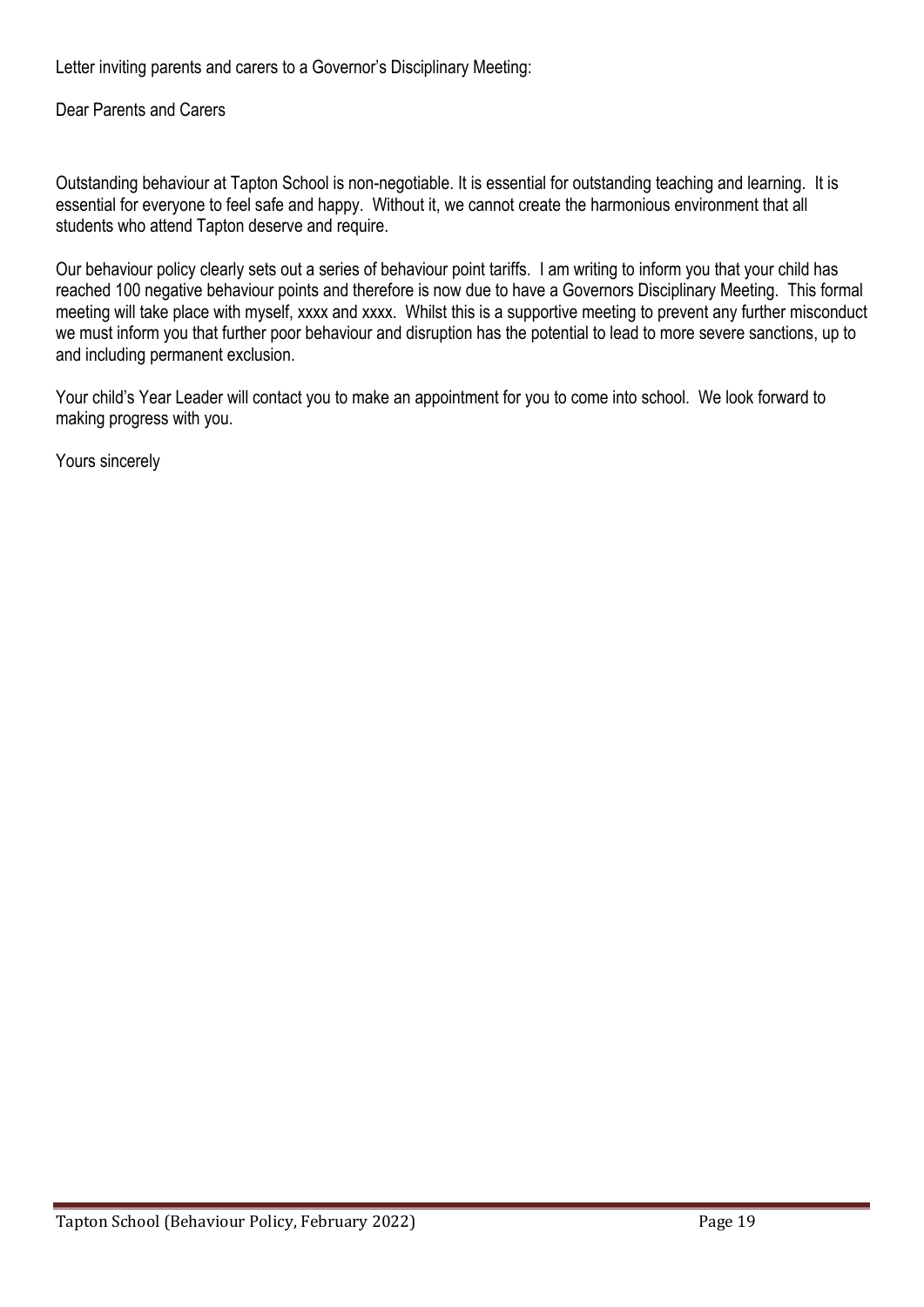Letter inviting parents and carers to Headteacher and CEO hearing:

Dear Parents and Carers

Outstanding behaviour at Tapton School is non-negotiable. It is essential for outstanding teaching and learning. It is essential for everyone to feel safe and happy. Without it, we cannot create the harmonious environment that all students who attend Tapton deserve and require.

Our behaviour policy clearly sets out a series of behaviour point tariffs. I am writing to inform you that your child has reached 150 negative behaviour points and therefore is now due to have a Headteacher and CEO hearing. This formal meeting will take place with myself, xxxx and xxxx. Whilst this is another supportive meeting to prevent any further misconduct we must inform you that your child's behaviour has been persistently disruptive to their learning and the learning of others and they are now at risk of severe sanctions up to and including permanent exclusion.

Your child's Year Leader will contact you to make an appointment for you to come into school. We look forward to making progress with you.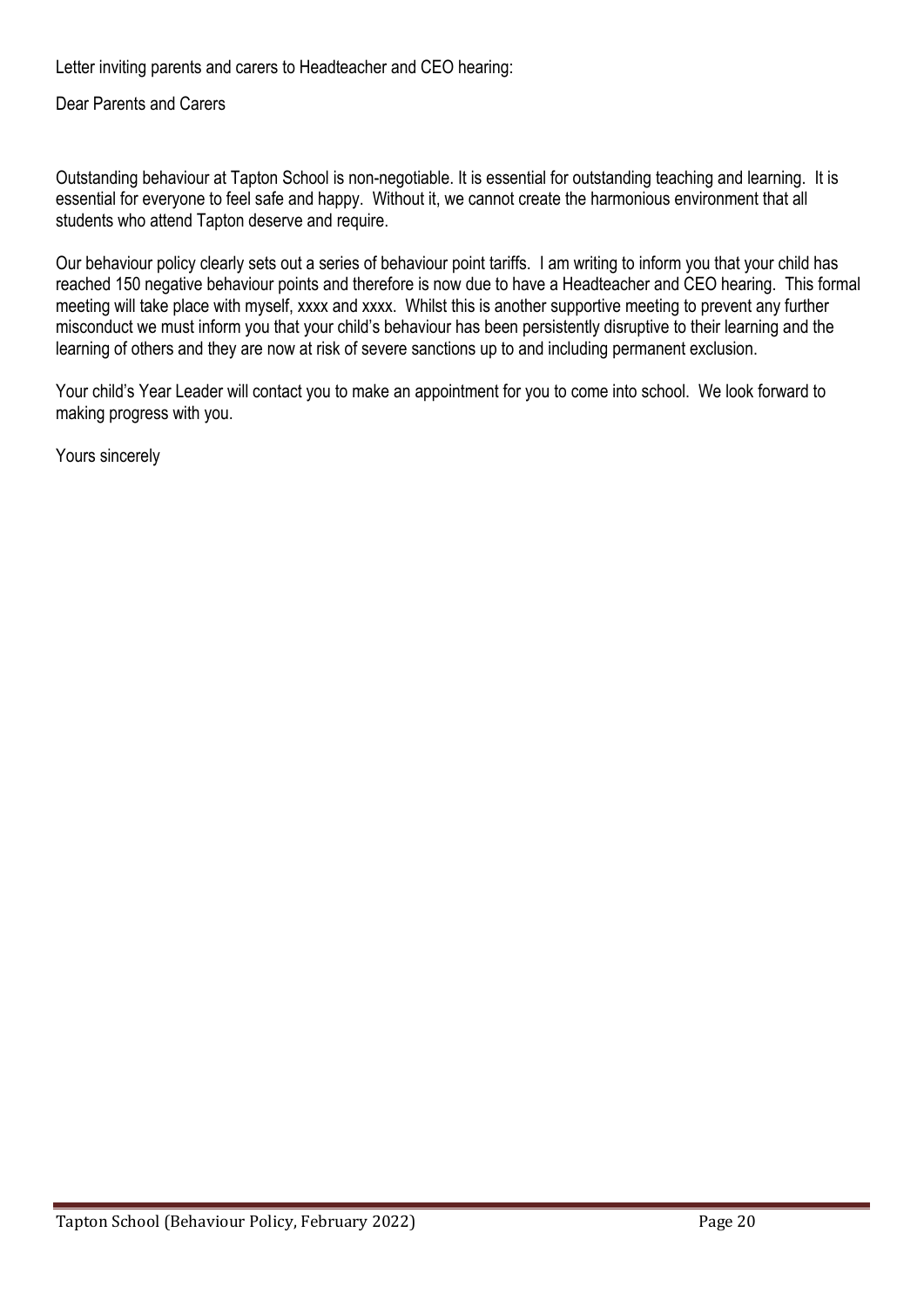Formal warning letter following leadership disciplinary meeting:

Dear Parents and Carers.

Following the Leadership Disciplinary meeting we are writing to issue you with a formal warning about your child's behaviour and conduct in school.

This letter serves as a warning that your child's behaviour has been inappropriate for a Tapton School student and does not comply with our Student Code of Conduct.

The Leadership Disciplinary has outlined a set of targets which your child has agreed to.

These are:

- xxxx
- xxxx
- xxxx

In addition, school has outlined the following interventions we will put in place to further support improving your child's behaviour and conduct:

- xxxx
- xxxx
- xxxx

Our behaviour policy very clearly sets out behaviours which we believe hinder learning and progress. These behaviours accrue behaviour points and are listed below. Please support your child in ensuring they do not now accrue more behaviour points which may lead to a Governors Disciplinary hearing.

- Failure to wear correct uniform 1 point
- Failure to bring correct equipment  $-1$  point
- Confiscations (stage  $1$ ) 1 point
- Confiscations (stage  $2$ ) 2 points
- Cause for concern (lesson) and subsequent detention (decided upon and administered by member of staff) 2 points
- Cause for concern (out of lesson) and subsequent sanction (decided upon and administered by Year Leader and member of staff)  $-2$  points
- Departmental detention (this is not the same as the cause for concern detention this could be a detention for homework or lateness to lesson) – 2 points
- Lates to form/lesson  $1$  detention at lunchtime the same day  $-1$  point.
- On call 3 points see separate section for details on call.
- Fixed term suspension 5 points

We look forward to your child's behaviour and conduct improving so that no further disciplinary steps are necessary and in fact we look forward to welcoming you back into school to congratulate you and your child on making positive improvements.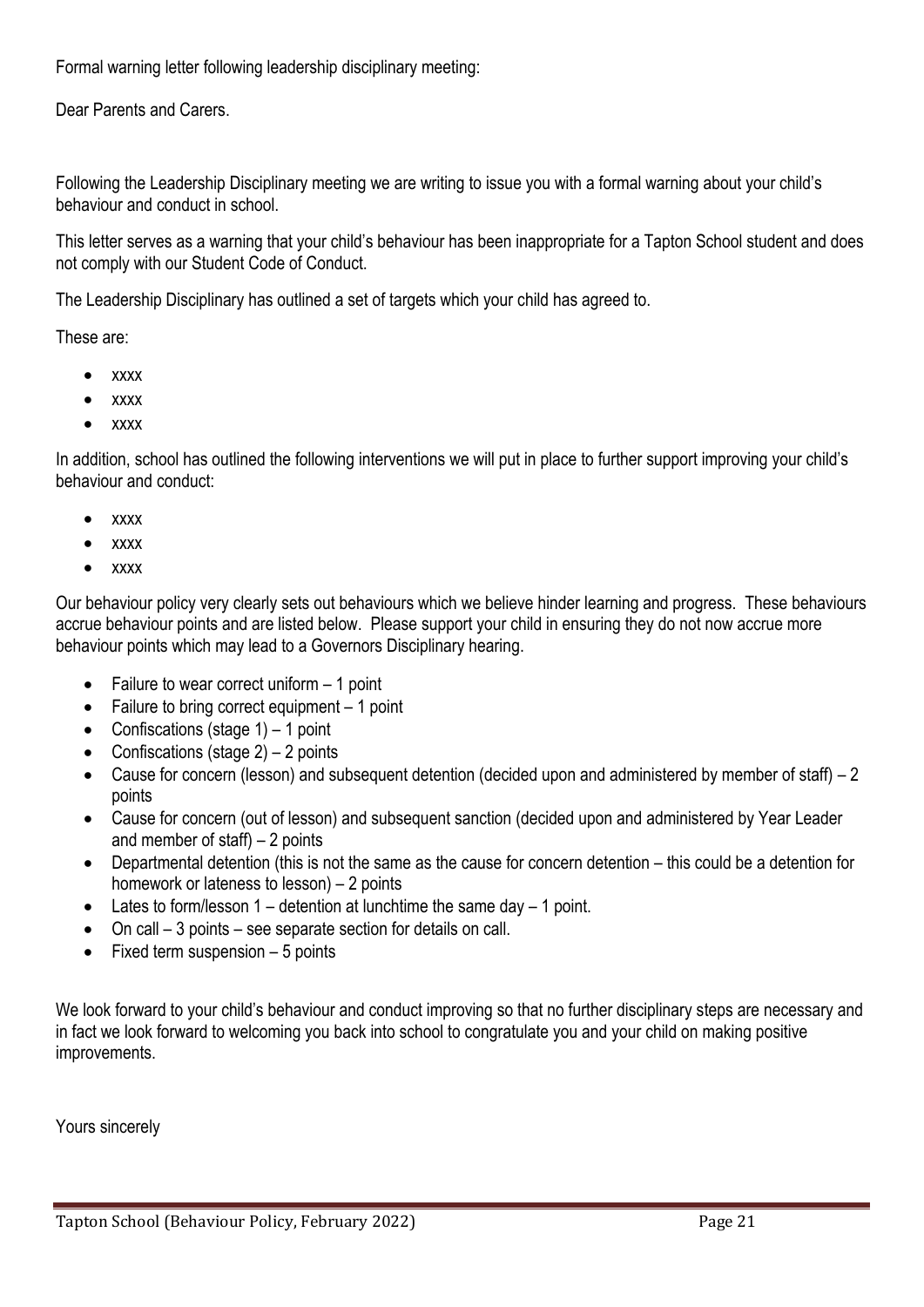Final formal warning letter following Governors Disciplinary meeting:

Following the Governors Disciplinary meeting we are writing to issue you with a final formal warning about your child's behaviour and conduct in school.

This letter serves as a final warning that your child's behaviour has been inappropriate for a Tapton School student and does not comply with our Student Code of Conduct.

The Governors Disciplinary board has outlined a set of targets which your child has agreed to.

These are:

- xxxx
- xxxx
- xxxx

In addition, school has outlined the following interventions we will put in place to further support improving your child's behaviour and conduct:

- xxxx
- xxxx
- xxxx

Our behaviour policy very clearly sets out behaviours which we believe hinder learning and progress. These behaviours accrue behaviour points and are listed below. Please support your child in ensuring they do not now accrue more behaviour points which may lead to a Headteacher and CEO hearing.

- Failure to wear correct uniform 1 point
- Failure to bring correct equipment 1 point
- Confiscations (stage  $1$ ) 1 point
- Confiscations (stage  $2$ ) 2 points
- Cause for concern (lesson) and subsequent detention (decided upon and administered by member of staff) 2 points
- Cause for concern (out of lesson) and subsequent sanction (decided upon and administered by Year Leader and member of staff) – 2 points
- Departmental detention (this is not the same as the cause for concern detention this could be a detention for homework or lateness to lesson) – 2 points
- Lates to form/lesson  $1 -$  detention at lunchtime the same day  $-1$  point.
- On call 3 points see separate section for details on call.
- Fixed term suspension– 5 points

We look forward to your child's behaviour and conduct improving so that no further disciplinary steps are necessary and in fact we look forward to welcoming you back into school to congratulate you and your child on making positive improvements.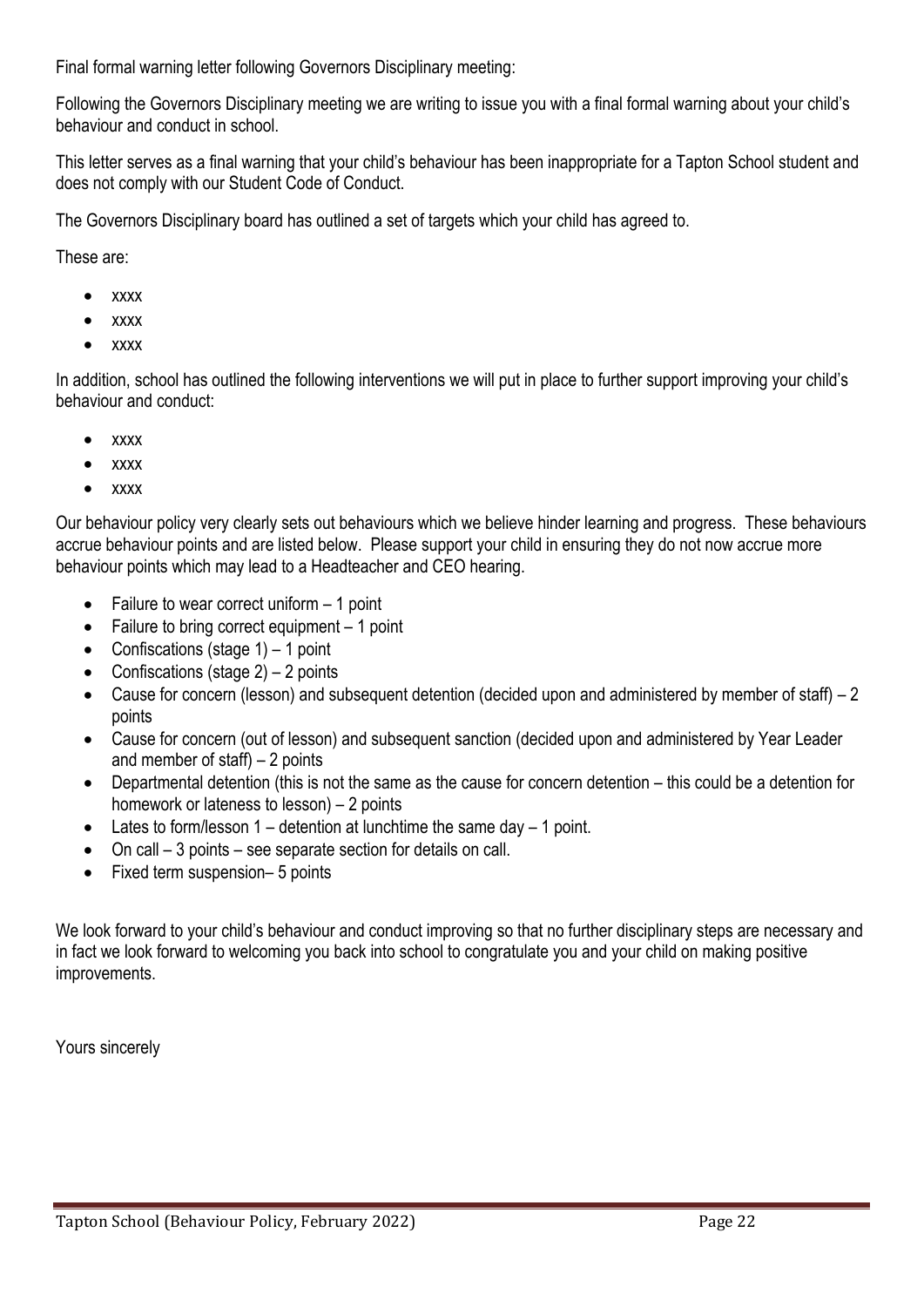Final notice to improve letter:

8 TH October 2019

Dear Parent/carer,

Following the Headteacher and CEO hearing we are writing to issue you with notice to improve your child's behaviour and conduct in school. At 150 points your child's behaviour has been persistently disruptive and in violation of our school's expectations and Student Code of Conduct.

The Headteacher and CEO have outlined a set of targets which your child has agreed to.

These are:

- xxxx
- xxxx
- xxxx

In addition, school has outlined the following interventions we will put in place to further support improving your child's behaviour and conduct:

- xxxx
- xxxx
- xxxx

Our behaviour policy very clearly sets out behaviours which we believe hinder learning and progress. These behaviours accrue behaviour points and are listed below. Please support your child in ensuring they do not now accrue more behaviour points which may lead to a permanent exclusion.

- Failure to wear correct uniform  $-1$  point
- Failure to bring correct equipment 1 point
- Confiscations (stage  $1$ ) 1 point
- Confiscations (stage  $2$ ) 2 points
- Cause for concern (lesson) and subsequent detention (decided upon and administered by member of staff) 2 points
- Cause for concern (out of lesson) and subsequent sanction (decided upon and administered by Year Leader and member of staff) – 2 points
- Departmental detention (this is not the same as the cause for concern detention this could be a detention for homework or lateness to lesson) – 2 points
- Lates to form/lesson  $1 -$  detention at lunchtime the same day  $-1$  point.
- On call 3 points see separate section for details on call.
- Fixed term suspension  $-5$  points

We look forward to your child's behaviour and conduct improving so that no further disciplinary steps are necessary and in fact we look forward to welcoming you back into school to congratulate you and your child on making positive improvements.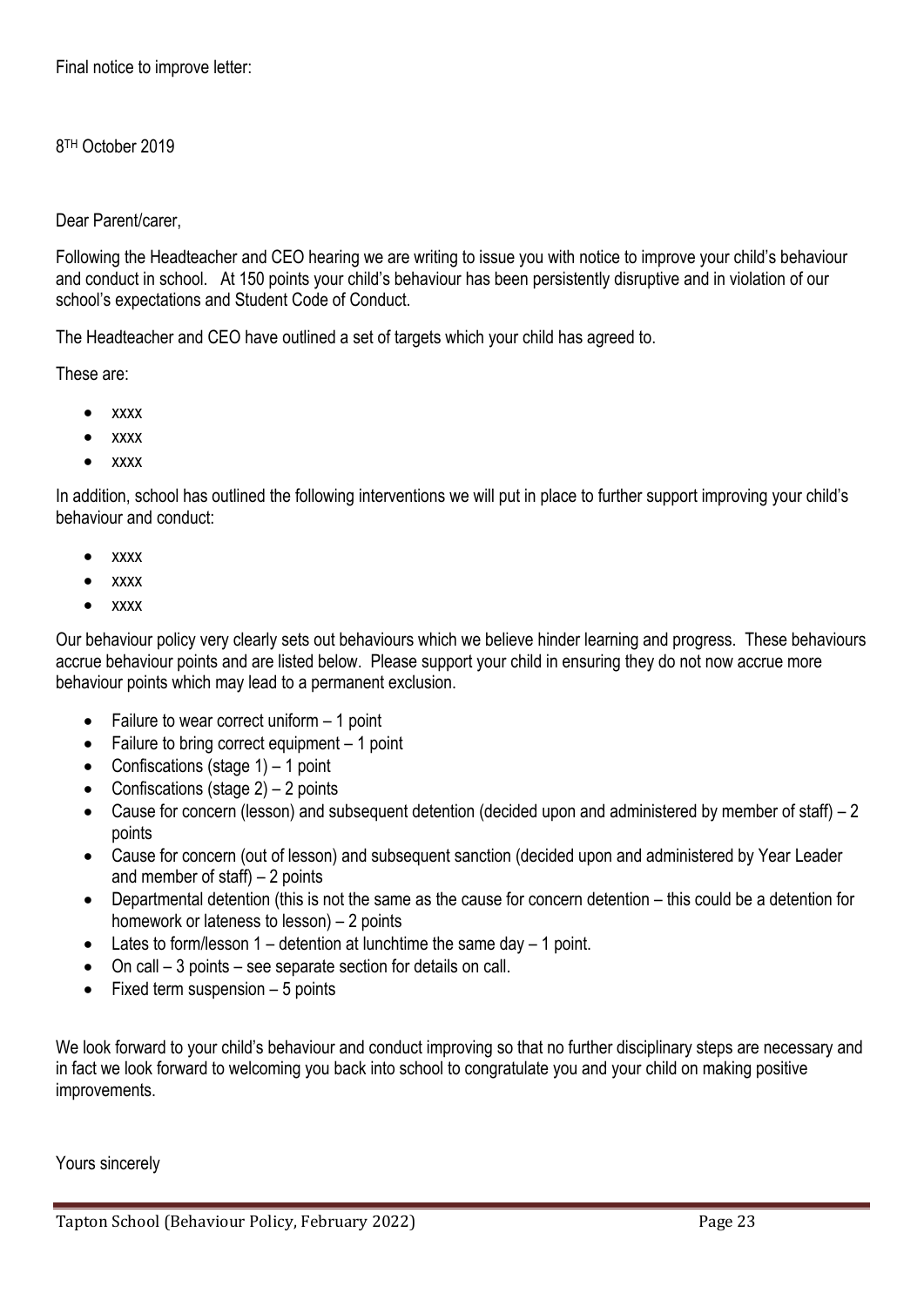#### **Behaviour Contract – Leadership Disciplinary**

#### **Date -**

|              | will abide by the following school behaviour rules |  |  |
|--------------|----------------------------------------------------|--|--|
| and policies |                                                    |  |  |
|              |                                                    |  |  |
|              |                                                    |  |  |
|              |                                                    |  |  |
|              |                                                    |  |  |
|              |                                                    |  |  |
|              |                                                    |  |  |
|              |                                                    |  |  |
|              |                                                    |  |  |

If I do not abide by these rules I am aware that I will receive sanctions in line with school's behaviour policy.

| Signed | (Student)            |
|--------|----------------------|
| Signed | (Parent)             |
| Signed | (Year Leader)        |
| Signed | (SLT link)           |
| Signed | (Deputy Headteacher) |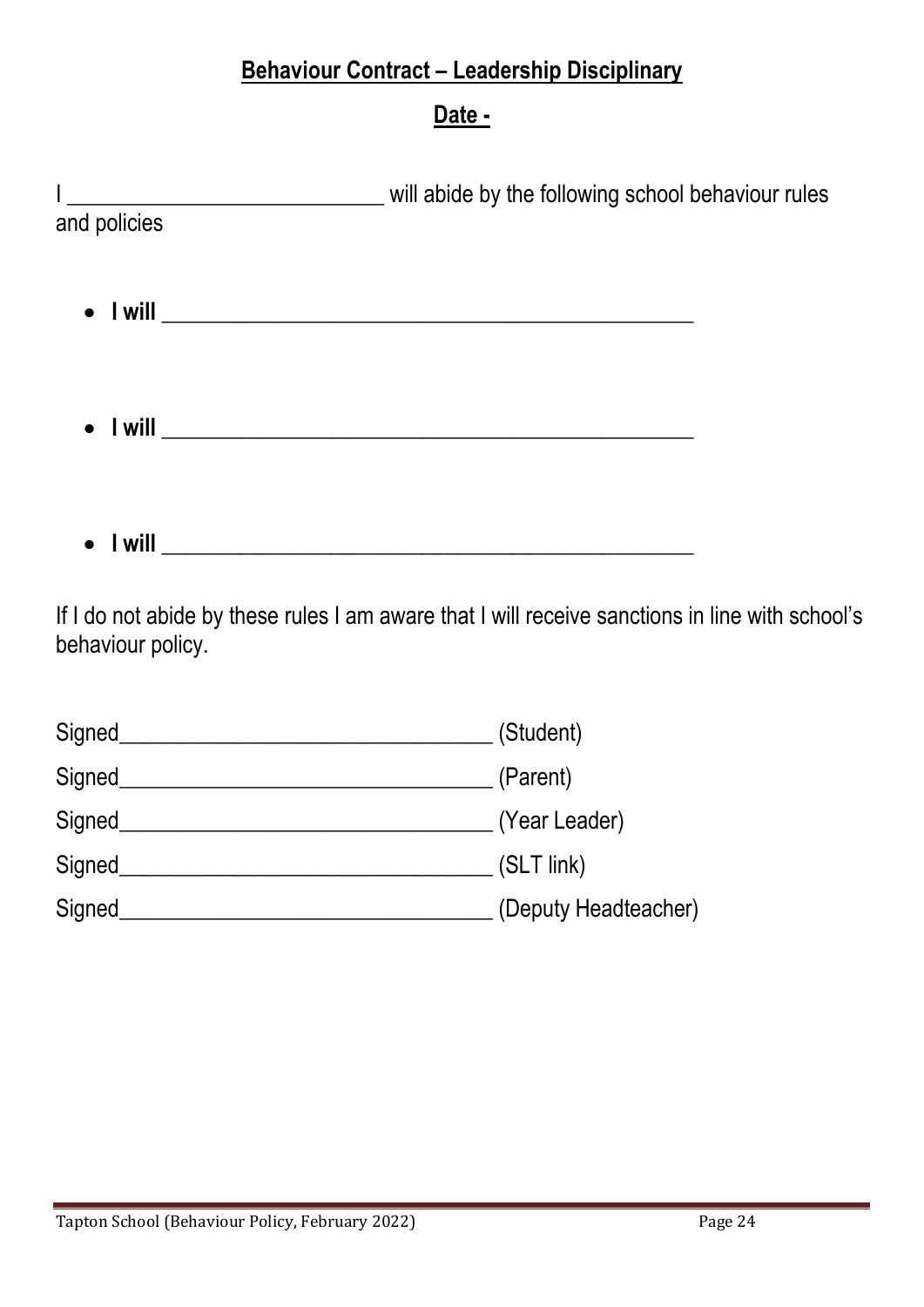#### **Behaviour Contract – Governors Disciplinary Meeting**

#### **Date -**

|              | will abide by the following school behaviour rules |  |
|--------------|----------------------------------------------------|--|
| and policies |                                                    |  |
|              |                                                    |  |
|              |                                                    |  |
|              |                                                    |  |
|              |                                                    |  |
|              |                                                    |  |
|              |                                                    |  |
|              |                                                    |  |
| l will       |                                                    |  |

If I do not abide by these rules I am aware that I will receive sanctions in line with school's behaviour policy.

| Signed | (Student)            |
|--------|----------------------|
| Signed | (Parent)             |
| Signed | (Year Leader)        |
| Signed | (Headteacher)        |
| Signed | (Deputy Headteacher) |
| Signed | (Governor)           |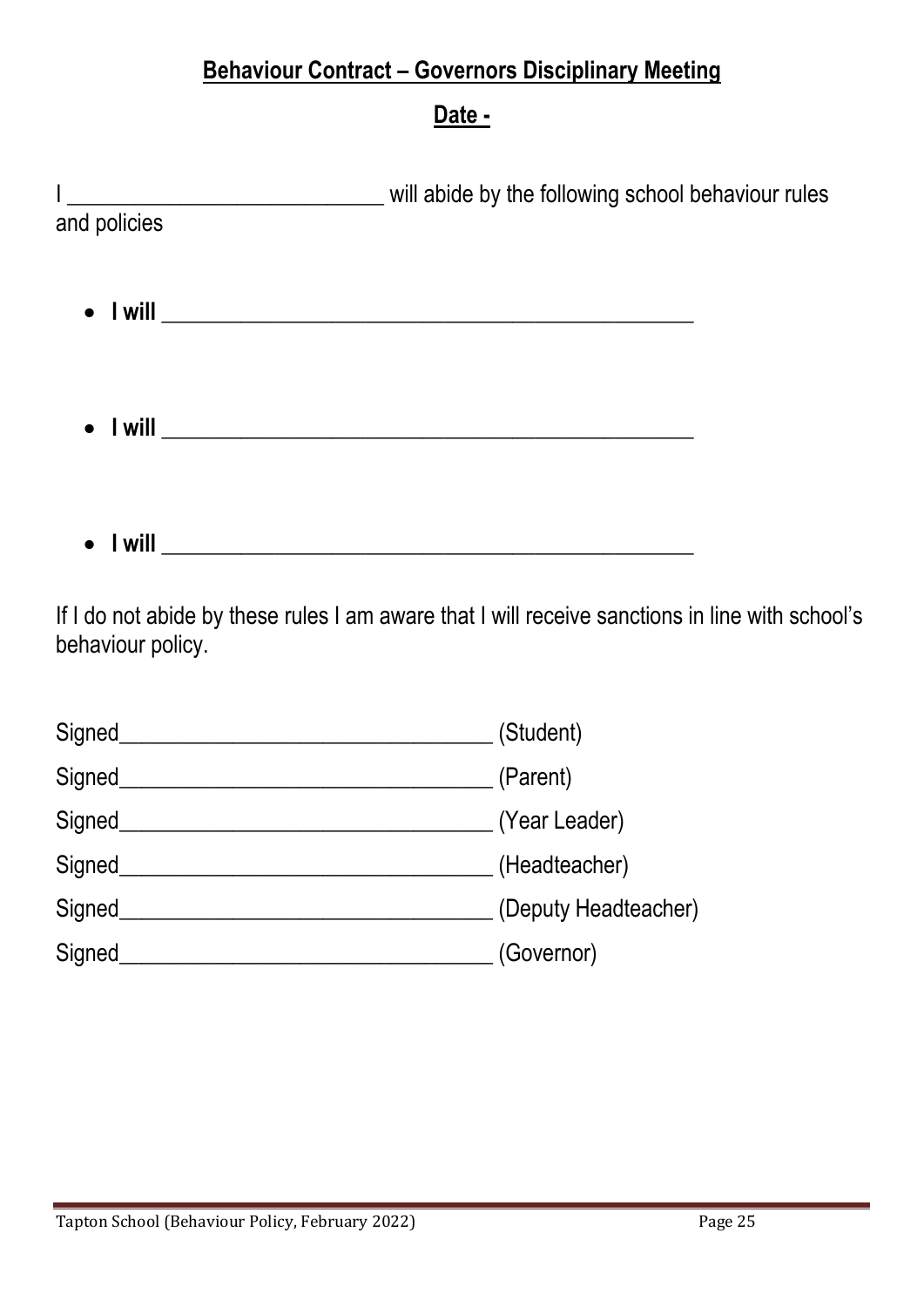#### **Notice to improve contract – Headteacher and CEO disciplinary hearing**

**Date -**

|              | will abide by the following school behaviour rules |  |
|--------------|----------------------------------------------------|--|
| and policies |                                                    |  |
|              |                                                    |  |
|              |                                                    |  |
|              |                                                    |  |
|              |                                                    |  |
|              |                                                    |  |
|              |                                                    |  |
|              |                                                    |  |
| l will       |                                                    |  |

If I do not abide by these rules I am aware that I will receive sanctions in line with school's behaviour policy.

| Signed | (Student)            |
|--------|----------------------|
| Signed | (Parent)             |
| Signed | (Year Leader)        |
| Signed | (Deputy Headteacher) |
| Signed | (Headteacher)        |
| Signed | (CEO)                |